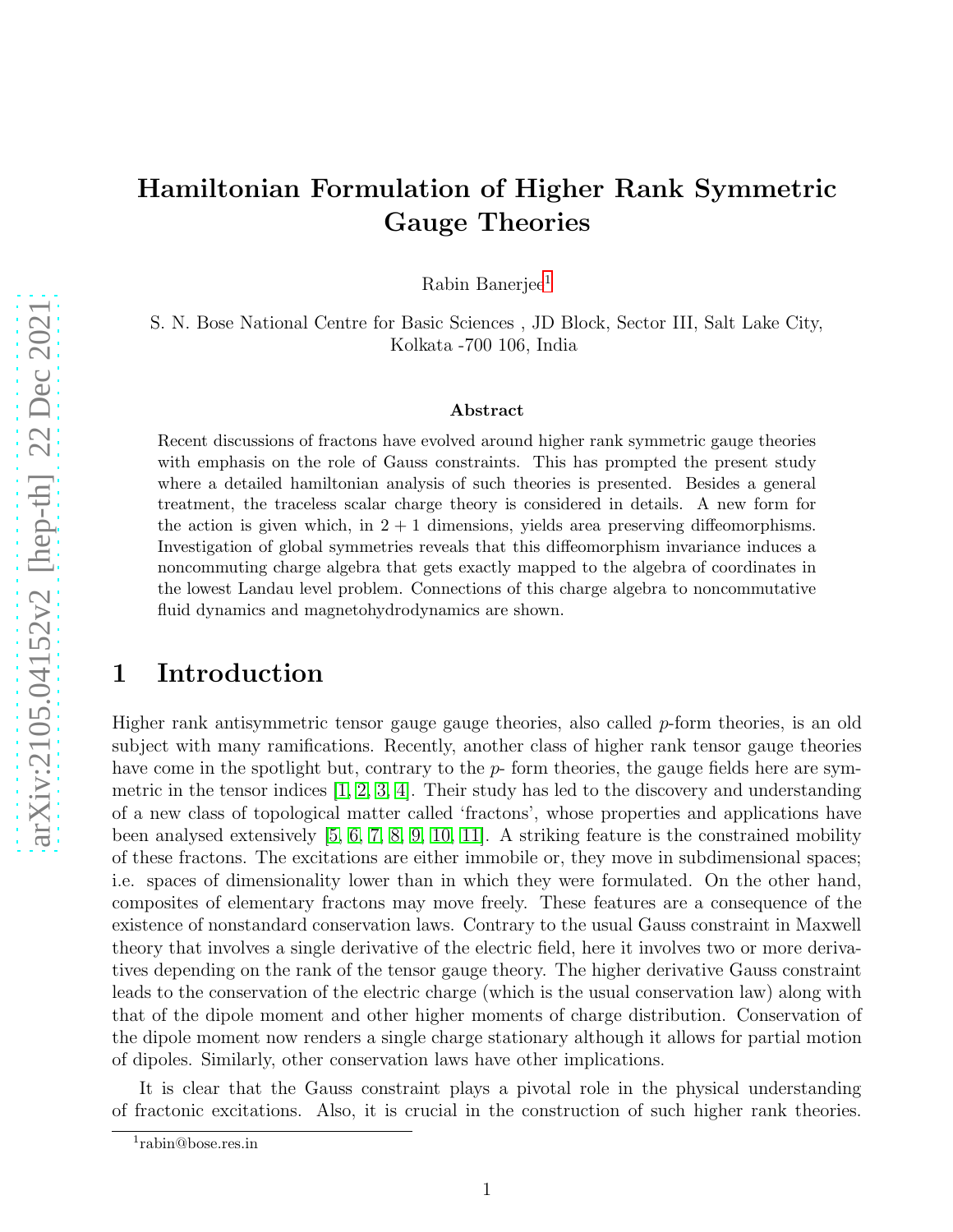The presence of higher derivatives gives considerable leeway in the construction of electric and magnetic fields, the associated Gauss constraint and the higher rank gauge theory itself [\[1,](#page-19-0) [2\]](#page-19-1). The general approach is to postulate the basic symplectic structure and the transformation laws from which the Gauss constraint is guessed. From these results, the lagrangian is obtained by inspection [\[12\]](#page-20-6). However, it is possible to have a different symplectic structure with a different Gauss constraint to generate identical transformations. In other words, it is desirable, if not essential, to have a structured algorithm from which the various expressions follow.

Motivated by these possibilities we look for a systematic hamiltonian formulation of higher rank symmetric tensor gauge theories. An overview of the traceless scalar charge theory, which is a prototype of these higher rank theories, is provided in section 2 that illuminates some of the problems and caveats. We next discuss, in section 3, the scalar charge theory, pointing out the differences and similarities with the earlier example. Here (section 3.1) the matter sector is considered in some details, analysing the various global symmetries that yield the fractonic conservation laws. Especially, the results of Seiberg [\[4\]](#page-19-3) on global symmetries are extended to include another conservation law besides charge and dipole moment. In section 4 a new lagrangian is suggested that governs the dynamics of a traceless scalar charge theory. This is a mixed system containing both first and second class constraints. While the second class set is eliminated by computing the relevant Dirac brackets, the first class constraints are used to define the gauge generator. Eventually the first class constraints are also eliminated by a suitable gauge choice that may be interpreted as the analogue of the radiation gauge in usual gauge theories. The resulting gauge fixed brackets are compared with the radiation gauge brackets in Maxwell theory. So far the analysis was in any dimensions. We specialise to  $(2+1)$ dimensions in section 5. A specific change of variables is done that solves the traceless constraint  $A_{ii} = 0$  by expressing the original field  $A_{ij}$  in terms of a traceful field, introducing a length scale. A complete hamiltonian analysis reveals the structure of constraints and the gauge generator. It is found to generate area preserving diffeomorphisms in linearised gravity. As a consequence of this symmetry, elaborated in section 5.1, the charge algebra is found to be noncommuting. In section 6 we show that the area preserving diffeomorphism is exactly mapped to the lowest Landau level problem. The length scale introduced in the change of variables mentioned earlier is identified with the constant magnetic field of the Landau problem. Further, we also show in section 6.1 that the charge algebra is identical to that found in noncommutative fluid dynamics or in magnetohydrodynamics in the presence of a strong magnetic field, examples that mimic the physics of the lowest Landau level problem. Conclusions are given in section 7.

## 2 Overview of the traceless scalar charge theory

We give here an overview of the traceless scalar charge theory [\[1,](#page-19-0) [2\]](#page-19-1), basically for a couple of reasons. First, it is a prototype of higher rank tensor gauge theories recently considered in the literature which serves to highlight some of the caveats in the theoretical analysis. Secondly, it is this particular example that will be treated exhaustively in our paper. These higher rank tensor gauge theories are usually constructed in analogy with the Maxwell theory. The traceless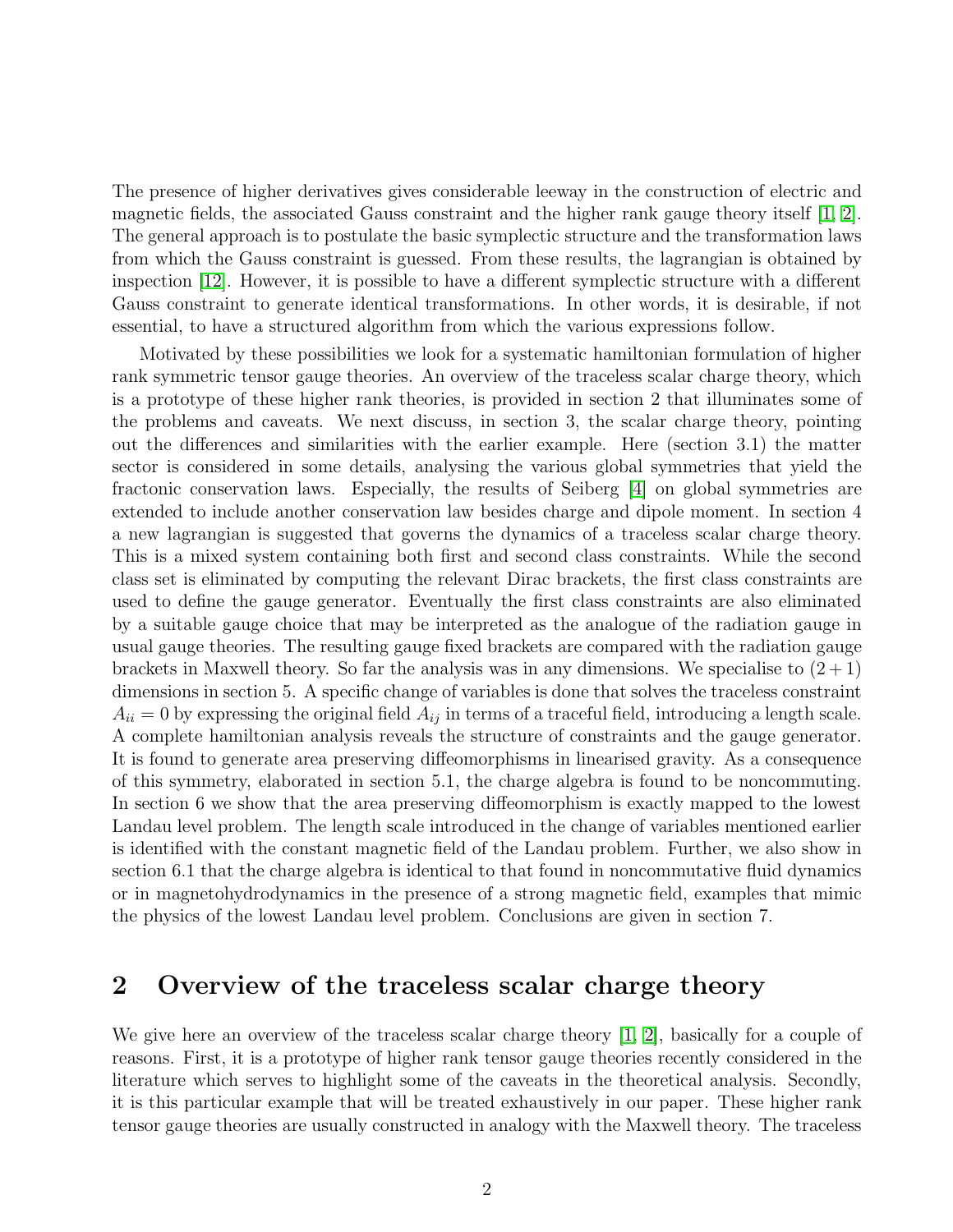scalar charge theory, for instance, is defined by a gauge potential  $A_{ij}$ , which is a symmetric rank 2 tensor  $A_{ij} = A_{ji}$ , and its conjugate momenta which is the electric field,  $E_{ij}$ , that is also symmetric.<sup>[2](#page-2-0)</sup> These variables satisfy the usual Poisson algebra,

$$
\{A_{ij}(\bar{x}), A_{kl}(\bar{y})\} = \{E_{ij}(\bar{x}), E_{kl}(\bar{y})\} = 0 \; ; \; \{A_{ij}(\bar{x}), E_{kl}(\bar{y})\} = \frac{1}{2} \Big(\delta_{ik}\delta_{jl} + \delta_{il}\delta_{jk}\Big)\delta(\bar{x} - \bar{y}) \tag{1}
$$

The Gauss constraint is an analogue of the usual Maxwell one with an extra derivative but there is another constraint, the tracelessness of the electric field, which has no analogue in the Maxwell theory. These are given by,

<span id="page-2-4"></span><span id="page-2-2"></span><span id="page-2-1"></span>
$$
G_1 = \partial_i \partial_j E_{ij} \approx \rho
$$
  
\n
$$
G_2 = E_{ii} \approx 0
$$
\n(2)

where  $\rho$  is the charge. The constraints are implemented weakly in the sense of Dirac [\[13\]](#page-20-7). This means they cannot be put directly inside the brackets [\(1\)](#page-2-1) (in that case there is a contradiction as may be easily checked from the last relation in [\(1\)](#page-2-1)), but only after the complete algebra has been computed. These constraints lead to the weak conservation of the charges,

$$
\int_{space} \rho(x) ; \int_{space} \bar{x} \rho(x) ; \int_{space} (\bar{x})
$$
 (3)

While the first one yields the usual charge conservation, the second implies that a charge is immobile while the last indicates that a dipole can move only normally to the dipole moment. Incidentally the last one is a consequence of the tracelessness of the electric field. But, as we shall show, this is not essential and may be obtained even if this condition does not hold.

<span id="page-2-5"></span>It is seen that the constraints [\(2\)](#page-2-2) generate the following gauge transformations on the potentials,

<span id="page-2-3"></span>
$$
A_{ij} \to A_{ij} + \partial_i \partial_j \alpha + \delta_{ij} \beta \tag{4}
$$

where  $\alpha, \beta$  are the gauge parameters. One possible way to construct a lagrangian invariant under the above transformations is to write a first order form by inspection that would generate the above constraints and from which the hamiltonian is easily read-off. This is the approach adopted in [\[12\]](#page-20-6) where the lagrangian is given by,

$$
L(E, \phi, \theta, A) = E^{ij} \left( -\partial_t A_{ij} + \partial_i \partial_j \phi + \delta_{ij} \theta \right) - \frac{1}{2} \left( E_{ij}^2 + B_{ij}^2 \right)
$$
(5)

where  $B_{ij}$  is the magnetic field defined in three spatial dimensions as,

$$
B_{ij} = \frac{1}{2} (\epsilon_{iab} \partial_a A_{bj} + (i \leftrightarrow j) \tag{6}
$$

which is also symmetric and traceless, thereby rendering it gauge invariant,

$$
\{G_i, B_{kl}\} = 0 \quad (i = 1, 2)
$$
\n<sup>(7)</sup>

<span id="page-2-0"></span><sup>&</sup>lt;sup>2</sup>Latin indices denote only spatial coordinates,  $i, j, ... = 1, 2, 3...d$ , while Greek indices will denote spacetime coordinates. A bar over a variable  $(\bar{x})$  denotes spatial coordinates only.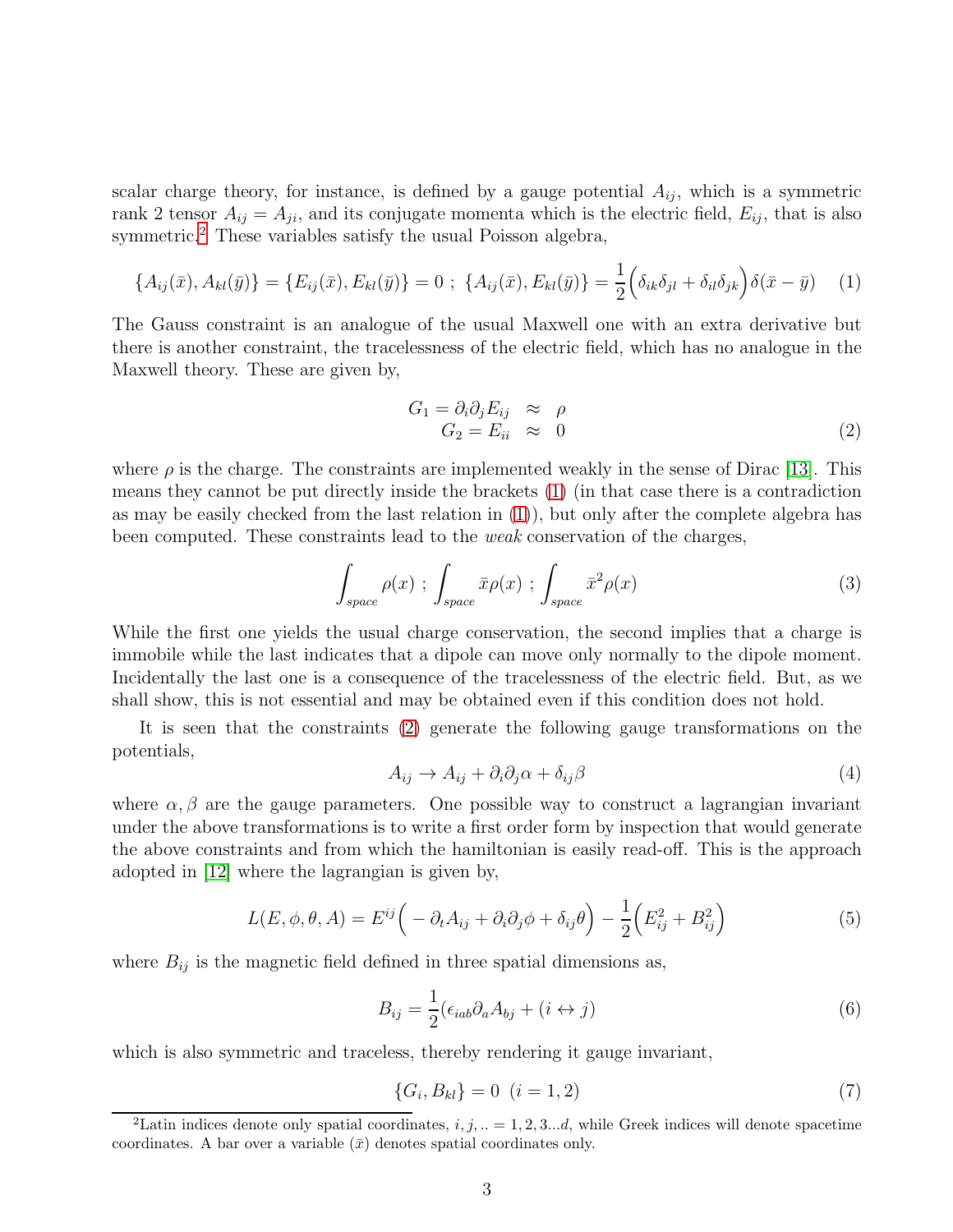The constraints [\(2\)](#page-2-2) (for the source free case) are now implemented by the multipliers  $\phi$  and  $\theta$ while the positive definite terms involving the electric and magnetic fields are identified with the hamiltonian. The equation for  $E_{ij}$  defines the electric field,

<span id="page-3-0"></span>
$$
E_{ij} = -\partial_t A_{ij} + \partial_i \partial_j \phi + \delta_{ij} \theta \tag{8}
$$

Contrary to the magnetic field the electric field in not manifestly tracelees although it is manifestly symmetric. This lack of tracelessness signals a possible caveat in the formulation. Indeed, the imposition of the constraints [\(2\)](#page-2-2) on [\(8\)](#page-3-0) yields certain relations among the variables  $(A_{ij})$ and the multipliers  $(\phi, \theta)$ , the implications of which are not clear and have not been discussed.

An alternative way to handle the problem was suggested in [\[11\]](#page-20-5) where the second constraint in [\(2\)](#page-2-2) was taken along with a new constraint,  $A_{ii} \approx 0$ . It is now possible to strongly implement the constraints so that  $E_{ii} = A_{ii} = 0$  by using Dirac brackets instead of Poisson brackets. This is, however, a purely algebraic manipulation that does not illuminate the dynamical origin of the constraint [\(2\)](#page-2-2). The  $A - E$  bracket now gets modified. One can compute this by using the usual Dirac procedure. However, in this case it can be readily derived by noting that the constraints are algebraic (there are no differential operators) so that any correction to the Poisson bracket must be algebraic. Recalling the symmetric nature of both  $A_{ij}$  and  $E_{ij}$  we find,

$$
\{A_{ij}(\bar{x}), E_{kl}(\bar{y})\}^* = \frac{1}{2} \left(\delta_{ik}\delta_{jl} + \delta_{il}\delta_{jk} - \frac{2}{d}\delta_{ij}\delta_{kl}\right) \delta(\bar{x} - \bar{y})
$$
\n(9)

The correction term to the Poisson bracket [\(1\)](#page-2-1) emerges since the result must be zero for the choices  $i = j$  and  $k = l$  so that  $A_{ii} = 0$  and  $E_{kk} = 0$  are valid. The above modified bracket (denoted by a star) is the relevant Dirac bracket.

After this partial gauge fixing there survives only the higher derivative Gauss constraint, given by the first relation in  $(2)$ . In view of the algebra  $(9)$ , the Gauss constraint  $(2)$  generates the gauge transformation,

<span id="page-3-2"></span><span id="page-3-1"></span>
$$
A_{ij} \to A_{ij} + \partial_i \partial_j \alpha - \frac{1}{d} \delta_{ij} \partial^2 \alpha \tag{10}
$$

It is useful to make a simple consistency check. Since  $A_{ii} = 0$  (that was the gauge fixing condition), its variation must vanish; i.e.  $\delta A_{ii} = 0$ . This holds, as may be easily seen from [\(10\)](#page-3-2).

A gauge invariant lagrangian was also suggested, based on inspection. The electric and magnetic fields were introduced as,

<span id="page-3-4"></span>
$$
E_{ij} = \partial_i \partial_j A_0 - \frac{1}{d} \delta_{ij} \partial^2 A_0 - \partial_t A_{ij}
$$
  
\n
$$
B_{ij} = -\partial_i \partial_k A_{jk} + \partial_j \partial_k A_{ik}
$$
\n(11)

and the lagrangian was written as,

<span id="page-3-3"></span>
$$
L = c_1 E_{ij}^2 - c_2 B_{ij}^2 \tag{12}
$$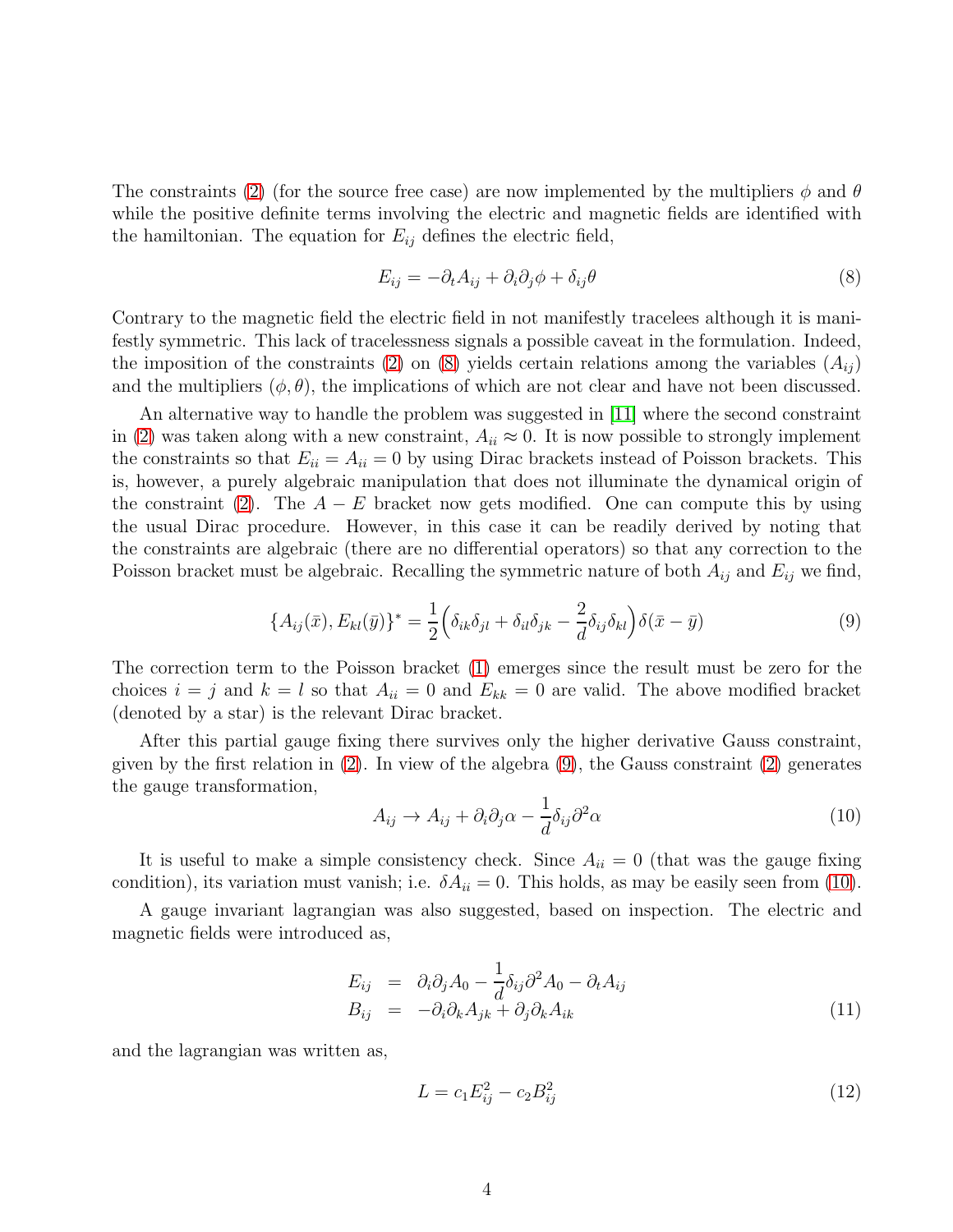However it may be verified easily that this lagrangian  $3$  neither yields the Gauss constraints  $(2)$ nor does it yield the symplectic structure leading to the Dirac brackets [\(9\)](#page-3-1). This is explicitly shown at the end of section 3, below (25) onward.

It is thus seen that simply by postulating a set of Gauss constraints might not lead to the construction of a consistent and viable action formulation. Indeed by just giving the Gauss constraints and the gauge transformations, we are already admitting to a specific symplectic structure which the action should reveal. But this need not be achieved as we just saw. The role of the constraint  $E_{ii} \approx 0$ , which is algebraic in nature, is also unclear. It does not appear from an analysis of the lagrangian [\(12\)](#page-3-3) and, where it appears (see [\(5\)](#page-2-3), it leads to ambiguities. It is thus necessary to develop a systematic formulation where these and other issues are clarified. This is the object of the next section.

We conclude this section by commenting on the structure of the lagrangian [\(12\)](#page-3-3). Because of the higher derivative nature the form of the electric and magnetic fields is not unique. It is of course possible to carry out the hamiltonian analysis once their explicit forms are known. The constraint structure would change leading to different transformation laws brought about by a change in the Gauss law.

## 3 The scalar charge theory

The higher derivative theories introduced in the previous section were motivated by the Maxwell theory. The principal difference from the standard Maxwell theory is the presence of higher derivatives which gives considerable freedom in defining gauge invariant electric and magnetic fields and hence in the construction of the lagrangian itself.

In this section we present a detailed analysis of such a theory- the scalar charge theory. We first discuss the free theory and later consider the implications of coupling with sources. The lagrangian is defined, exactly in analogy with the Maxwell theory, by,

<span id="page-4-1"></span>
$$
L = \frac{1}{2} \left( E_{ij}^2 - B_{ij}^2 \right) \tag{13}
$$

where the electric and magnetic fields have been introduced in [\(11\)](#page-3-4). The canonical momenta are given by,

$$
\pi_0 = \frac{\partial L}{\partial \dot{A}_0} = 0 \; ; \; \; \pi_{ij} = \frac{\partial L}{\partial \dot{A}_{ij}} = -E_{ij} \tag{14}
$$

with the over-dot indicating differentiation with respect to time.

Since it involves time derivatives, only  $\pi_{ij}$  is a genuine momenta. The other one is a constraint, a primary constraint,

$$
\Phi_1 = \pi_0 \approx 0 \tag{15}
$$

<span id="page-4-0"></span><sup>&</sup>lt;sup>3</sup>Note that for relativistic theories the coefficients  $c_1, c_2$  must be identical. This is not required for nonrelativistic theories, although we take them to be equal for simplifying the algebra. The analysis is easily extendable for different  $c_1$  and  $c_2$ , without any basic alteration of results.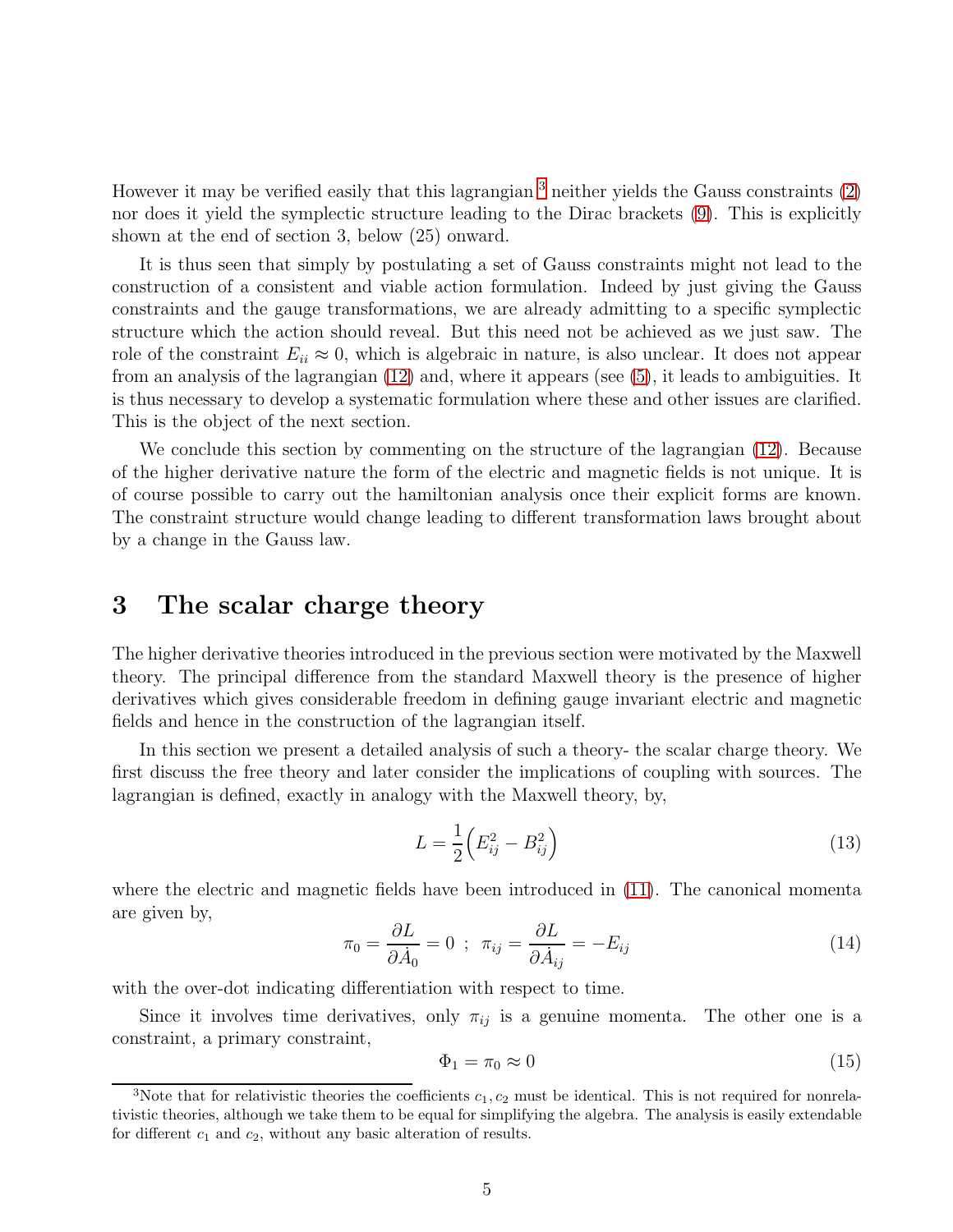In order to find the secondary constraints, if any, time conservation of the primary constraint is required. To do that, we have to write the total hamiltonian [\[13\]](#page-20-7), defined from the canonical hamiltonian as,

$$
H_T = H_c + \int_{space} \lambda \Phi_1
$$
  
= 
$$
\int_{space} (\pi^0 \dot{A}_0 + \pi_{ij} \dot{A}_{ij} - L + \lambda \Phi_1)
$$
  
= 
$$
\int_{space} (\frac{1}{2} (\pi_{ij}^2 + B_{ij}^2) + \pi_{ij} (\partial_i \partial_j - \frac{1}{d} \delta_{ij} \partial^2) A_0 + \lambda \Phi_1)
$$
 (16)

where  $\lambda$  is a multiplier enforcing the primary constraint. The Poisson algebra among the basic variables is given by [\(1\)](#page-2-1) and,

$$
\{A_0(x), \pi^0(y)\} = \delta(\bar{x} - \bar{y})
$$
\n(17)

Time conserving the primary constraint  $\{\Phi_1, H_T\} \approx 0$  immediately yields the secondary constraint, which is the Gauss constraint,

<span id="page-5-1"></span>
$$
\Phi_2 = (\partial_i \partial_j - \frac{1}{d} \delta_{ij} \partial^2) \pi_{ij} \approx 0 \tag{18}
$$

No further constraints are generated by this iterative process since  $\{\Phi_2, H_T\} = 0$ . As the constraints are involutive,

$$
\{\Phi_i, \Phi_j\} = 0 \; ; \; i, j = 1, 2 \tag{19}
$$

these are first class. The system is thus a clean example of a gauge theory. The gauge generator, following Dirac's conjecture, is a linear combination of all first class constraints of the theory. Thus, it is given by,

$$
\Omega = \int_{space} (\alpha_1(x)\Phi_1(x) + \alpha_2(x)\Phi_2(x))
$$
\n(20)

where  $\alpha_1, \alpha_2$  are the gauge parameters. However these are not independent. The number of independent parameters is given by the number of independent primary first class constraints, which is one in this case. There is a set of equations from which the relation between the parameters can be obtained [\[14,](#page-20-8) [15\]](#page-20-9). In this case, however, we find this by an alternative method.

The gauge generator generates the following transformations on the fields,

<span id="page-5-0"></span>
$$
\delta A_0 = \{A_0, \Omega\} = -\alpha_1
$$
  
\n
$$
\delta A_{ij} = \{A_{ij}, \Omega\} = (\partial_i \partial_j - \frac{1}{d} \delta_{ij} \partial^2) \alpha_2
$$
  
\n
$$
\delta \pi_{ij} = -\delta E_{ij} = 0
$$
\n(21)

with the last relation merely showing the gauge invariance of the electric field. We now take the variation of the fields appearing on either side of the first equation in [\(11\)](#page-3-4), using [\(21\)](#page-5-0). We find,

$$
0 = -\partial_i \partial_j \alpha_1 + \frac{1}{d} \delta_{ij} \partial^2 \alpha_1 - (\partial_i \partial_j - \frac{1}{d} \delta_{ij} \partial^2) \dot{\alpha}_2 \tag{22}
$$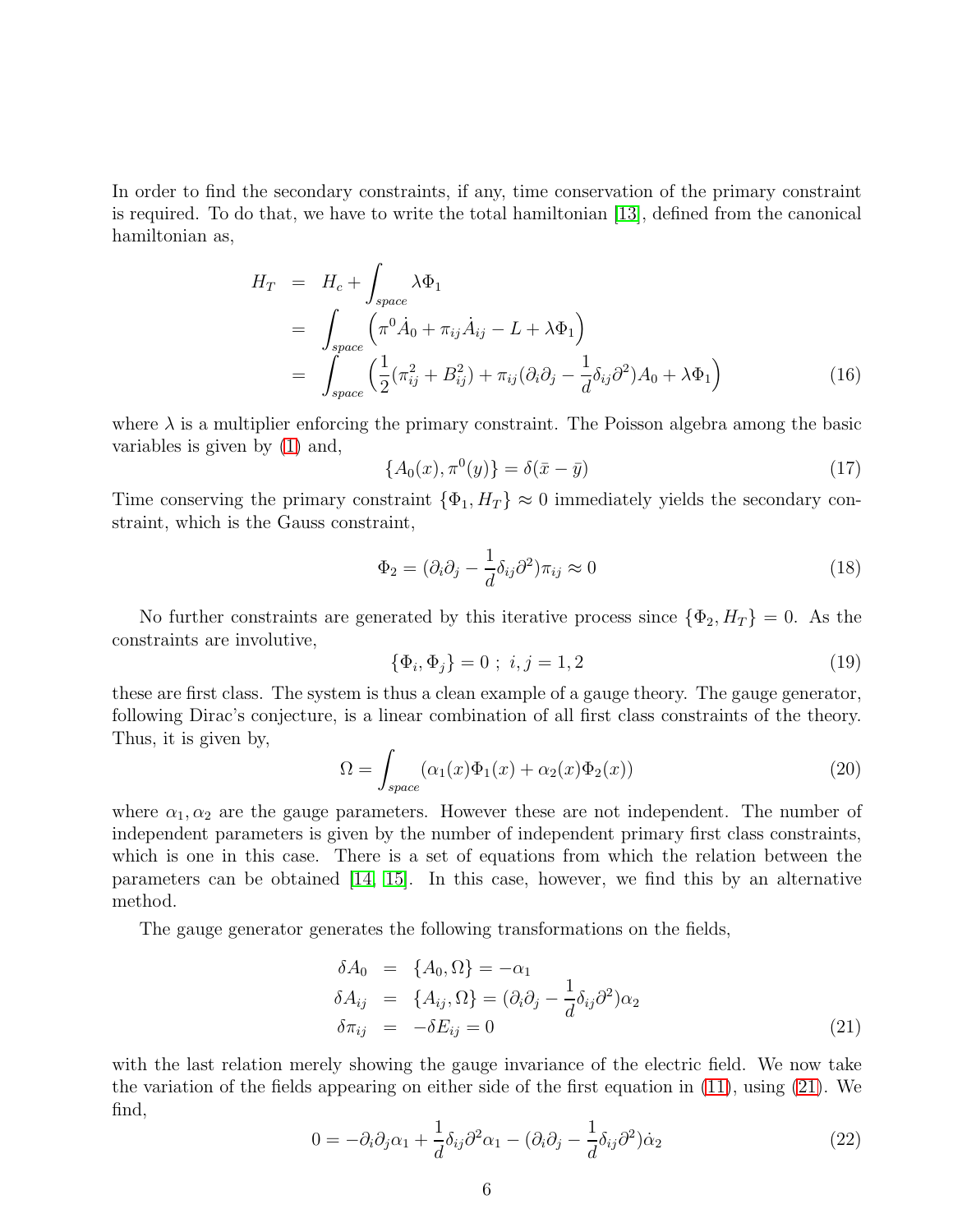from which we immediately obtain,

<span id="page-6-2"></span>
$$
\alpha_1 = -\dot{\alpha}_2 \tag{23}
$$

Renaming  $\alpha_2$  as  $\alpha$ , we obtain the following transformations under which [\(13\)](#page-4-1) is invariant,

$$
\delta A_0 = \dot{\alpha} \; ; \; \delta A_{ij} = (\partial_i \partial_j - \frac{1}{d} \delta_{ij} \partial^2) \alpha \tag{24}
$$

Although the transformation for  $A_{ij}$  reproduces the result [\(10\)](#page-3-2), there are crucial differences. The structure of the Gauss constraint in the two cases [\(2\)](#page-2-2), [\(18\)](#page-5-1) is distinct and so is the algebra among the basic variables. The two differences cancel to yield the same result. This reinforces the necessity to carry out a systematic analysis by starting from a specific lagrangian instead of simply postulating certain transformations.

In this presentation the gauge choice  $A_{ii} \approx 0$  cannot even be done, let alone reproducing the result  $(9)$ . This is because  $A_{ii}$  is gauge invariant, having a vanishing algebra with the Gauss constraint [\(18\)](#page-5-1),

$$
\{A_{ii}\,,\,\Phi_2\} = 0\tag{25}
$$

This is the physical reason. Algebraically, the matrix formed by the Poisson brackets involving the complete set of constraints- the Gauss constraint and the gauge condition - becomes noninvertible so that the Dirac brackets cannot be defined. The same conclusion holds if we started from [\(12\)](#page-3-3) instead of [\(13\)](#page-4-1) (see footnote 3).

It is actually possible to prove that, in this theory, there is no gauge choice that yields the symplectic structure [\(9\)](#page-3-1). This quite general statement further bolsters the observation made below [\(12\)](#page-3-3). Any valid gauge choice would lead to Dirac brackets that satisfy the strong imposition of both the Gauss constraint [\(18\)](#page-5-1) as well as the gauge condition. Assuming that there is a gauge choice that yields [\(9\)](#page-3-1), then it must satisfy the condition,

$$
\{A_{ij}(\bar{x}), (\partial_k \partial_l - \frac{1}{d} \delta_{kl} \partial^2) E_{kl}(\bar{y})\}^* = 0
$$
\n(26)

noting that the canonical momenta and the electric field just differ by a sign. This does not hold as may be easily seen by applying the differential operator on the right side of [\(9\)](#page-3-1). We find a contradiction,

$$
\{A_{ij}(\bar{x}), (\partial_k \partial_l - \frac{1}{d} \delta_{kl} \partial^2) E_{kl}(\bar{y})\}^* = 2(\partial_i \partial_j - \frac{1}{d} \partial^2 \delta_{ij})\delta(x - y) \neq 0
$$
\n(27)

Thus the algebra [\(9\)](#page-3-1) is untenable.

To complete the picture, we choose an appropriate gauge and compute the symplectic structure. A valid gauge choice is given by,

<span id="page-6-1"></span>
$$
\partial_i \partial_j A_{ij} \approx 0 \tag{28}
$$

With such a choice the Dirac brackets are given by,<sup>[4](#page-6-0)</sup>

$$
\{A_{ij}(\bar{x}), E_{kl}(\bar{y})\}^* = \left[\frac{1}{2}(\delta_{ik}\delta_{jl} + \delta_{il}\delta_{jk}) - \frac{d}{1-d}\left(\frac{1}{d}\delta_{ij} - \frac{\partial_i\partial_j}{\partial^2}\right)\frac{\partial_k\partial_l}{\partial^2}\right]\delta(\bar{x} - \bar{y})\tag{29}
$$

<span id="page-6-0"></span><sup>&</sup>lt;sup>4</sup>Since a detailed computation of such brackets is provided in section 4, here the result is just given.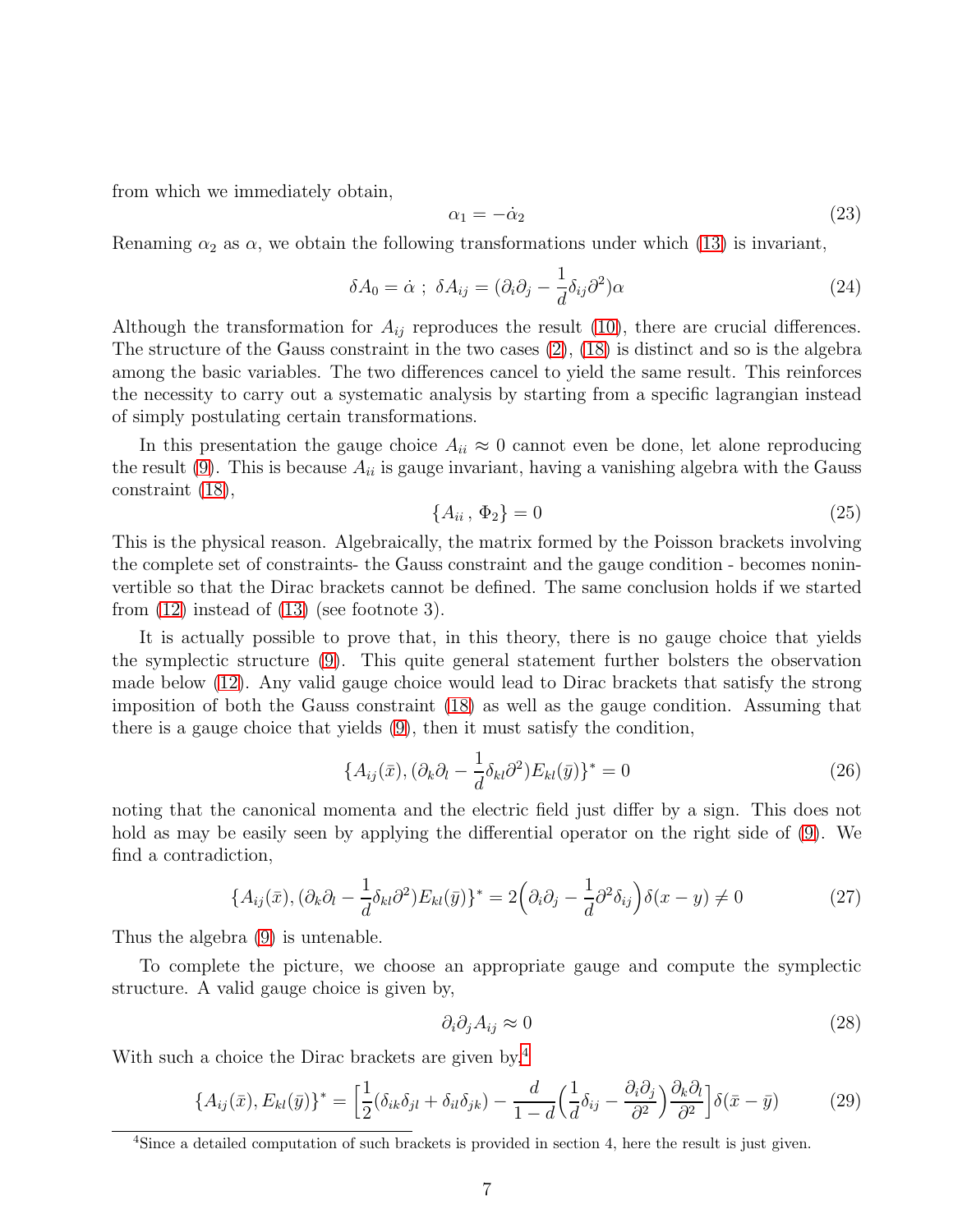It is verified that this structure is compatible with the strong imposition of both the Gauss constraint [\(18\)](#page-5-1) as well as the gauge condition [\(28\)](#page-6-1).

#### 3.1 The matter sector

Let us now introduce sources with  $J^0$  and  $J_{ij}$  coupling with  $A_0$  and  $A_{ij}$  respectively. We first discuss the pure matter sector, specifically the global symmetries [\[4\]](#page-19-3), and then follow it up by the complete theory. Gauge invariance under  $(24)$  implies the conservation law,<sup>[5](#page-7-0)</sup>

$$
\partial_0 J_0 - (\partial_i \partial_j - \frac{1}{d} \delta_{ij} \partial^2) J_{ij} = \partial_t \rho - (\partial_i \partial_j - \frac{1}{d} \delta_{ij} \partial^2) J_{ij} = 0
$$
\n(30)

<span id="page-7-4"></span>This result ensures the conservation of the three charges [\(3\)](#page-2-4) without any restriction on the sources. This is shown in some details using the global symmetries. It has the usual global symmetry,

<span id="page-7-2"></span>
$$
\partial_{\mu}j^{\mu} = 0 \leftrightarrow \partial_{0}j_{0} - \partial_{i}j_{i} = 0 \tag{31}
$$

<span id="page-7-6"></span>where,

$$
j_0 = J_0 \; ; \; j^i = \partial_j J^{ji} - \frac{1}{d} \partial_i J \; (J = J_{ii}) \tag{32}
$$

and J is the trace of  $J_{ij}$ ,<sup>[6](#page-7-1)</sup> as shown above. This leads to the usual conserved charge,

<span id="page-7-3"></span>
$$
Q = \int_{space} j_0 = \int_{space} J_0 \tag{33}
$$

Further, it has a vector global symmetry with currents,

$$
j_0^i = x^i J_0 \; ; \; j^{ij} = x^j \partial_k J^{ki} - \frac{1}{d} x^j \partial^i J + \frac{1}{d} \delta^{ij} J - J^{ij} \tag{34}
$$

which yields the conservation law,

<span id="page-7-5"></span>
$$
\partial_0 j_0^i - \partial_j j^{ji} = 0 \tag{35}
$$

that may be verified from [\(30\)](#page-7-2). The conserved charge here is,

$$
Q^i = \int_{space} j_0^i = \int_{space} x^i J_0
$$
\n(36)

Finally, there is another scalar charge which is different from the usual one [\(33\)](#page-7-3). The global symmetry is here defined by the currents,

$$
j_0 = x^2 J_0 \; ; \; j^i = x^2 \left( \partial_j J^{ji} - \frac{1}{d} \partial^i J \right) - 2x_j J^{ji} + \frac{2}{d} x^i J \tag{37}
$$

<span id="page-7-0"></span><sup>5</sup>Notation: temporal indices are denoted by 0 while Latin indices indicate space, the two are combined by using Greek indices. Temporal indices change sign on lowering or raising, spatial ones do not. Nonrelativistic physics is being discussed which is made transparent in the last equality of [\(30\)](#page-7-2).

<span id="page-7-1"></span><sup>&</sup>lt;sup>6</sup>The trace of other variables are denoted similarly,  $B_{ii} = B$  etc.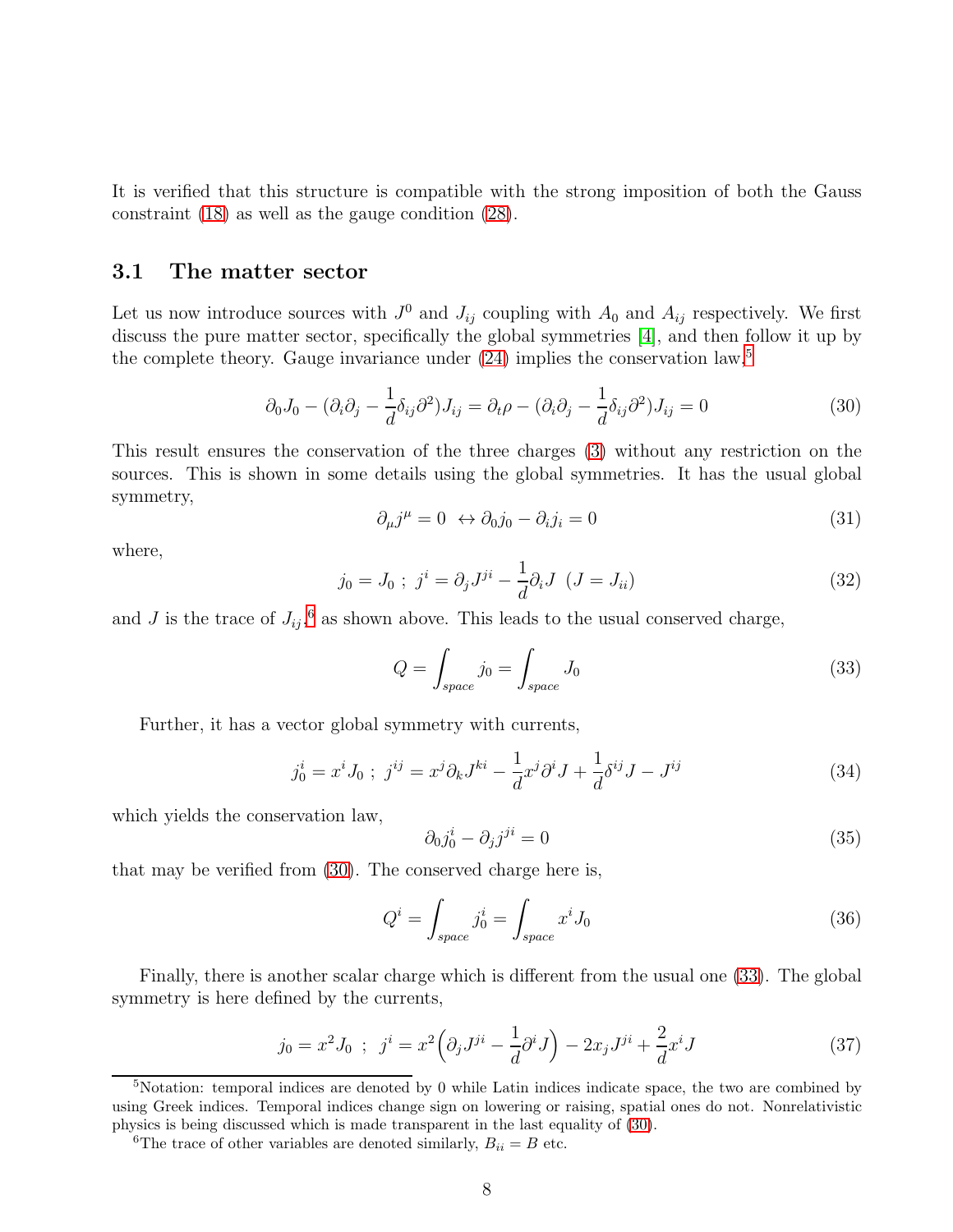and satisfies an identical conservation law as [\(31\)](#page-7-4), which is verified by using [\(30\)](#page-7-2). The corresponding conserved charge is given by,

<span id="page-8-5"></span><span id="page-8-0"></span>
$$
Q_0 = \int_{space} j_0 = \int_{space} x^2 J_0
$$
 (38)

The three charges  $(33, 36, 38)$  $(33, 36, 38)$  $(33, 36, 38)$  are those mentioned in  $(3)$ .<sup>[7](#page-8-1)</sup>

It is possible to extend this analysis for multipole moments. Additional conservation laws would emerge corresponding to these higher moments. It also shows a connection with the conventional approach using higher rank symmetric tensor fields. More conservation laws follow from the introduction of higher rank gauge fields that couple with corresponding higher rank tensor sources, leading to a generalisation of [\(30\)](#page-7-2).

Let us next gauge the usual global symmetry  $(30)$  and write the complete lagrangian as,

$$
L = L_0 + \frac{1}{2} \left( E_{ij}^2 - B_{ij}^2 \right) + A_0 J_0 + A_{ij} J_{ij}
$$
\n(39)

where  $L_0$  is the contribution from the matter sector and the electric and magnetic fields have been defined in  $(11).<sup>8</sup>$  $(11).<sup>8</sup>$  $(11).<sup>8</sup>$ 

The equations of motion of the gauge fields are given by,

<span id="page-8-3"></span>
$$
\partial_i \partial_j E^{ij} - \frac{1}{d} \partial^2 E + J_0 = 0
$$
  

$$
\partial_0 E_{ij} + \partial_l \partial_j B_{li} + \partial_l \partial_i B_{lj} + J_{ij} = 0
$$
 (40)

After this gauging, the current of the global symmetry [\(32\)](#page-7-6), [\(33\)](#page-7-3) may be corrected by improvement terms such that it trivialises, exactly as happens for the standard  $U(1)$  gauge field,

<span id="page-8-6"></span>
$$
j_0 \to j_o + \partial_i \partial_j E^{ij} - \frac{1}{d} \partial^2 E = 0
$$
  

$$
j_i \to j_i + \partial_0 \partial_j E_{ij} + \partial_j \partial^2 B_{ji} - \frac{1}{d} \partial_0 \partial_i E = 0
$$
 (41)

where use was made of the equations of motion [\(40\)](#page-8-3). As a consistency check, it can be shown that the above currents satisfy the conservation law  $(31)$ .<sup>[9](#page-8-4)</sup>

<span id="page-8-4"></span><sup>9</sup>Incidentally the currents [\(31\)](#page-7-4) and the charge [\(32\)](#page-7-6) are defined only modulo the improvement terms [\[4\]](#page-19-3),

$$
\begin{array}{rcl}\nj_0 & \rightarrow & j_0 + \partial_i X^i \\
j_i & \rightarrow & j_i + \partial_0 X_i + \partial_j Y_{ji} \; ; \; Y_{ji} = -Y_{ij}\n\end{array}\n\tag{42}
$$

In the present example,  $X_i = \partial_j E_{ij} - \frac{1}{d}$  $\frac{1}{d}\partial_i E$ ,  $Y_{ji} = \partial^2 B_{ji}$ , which yields [\(41\)](#page-8-6).

<span id="page-8-1"></span><sup>7</sup>Note that, in usual literature, the conservation of the charge [\(38\)](#page-8-0) is achieved only if the traceless condition is imposed  $J = J_{ii} = 0$  [\[11\]](#page-20-5). This is not necessary here. (See also the discussion below [\(3\)](#page-2-4)).

<span id="page-8-2"></span> ${}^{8}$ In those cases where the symmetric field  $A_{ij}$  can be written in terms of the conventional  $U(1)$  field as  $A_{ij} = \frac{1}{2}(\partial_i A_j + \partial_j A_i)$ , the coupling in [\(39\)](#page-8-5) may be expressed as  $-A_i\partial_j J_{ij}$ , which is equivalent to the discussion in Seiberg [\[4\]](#page-19-3). This decomposition is possible if  $\delta A_{ij} = \partial_i \partial_j \alpha$ . This is not true here as may be seen from [\(24\)](#page-6-2).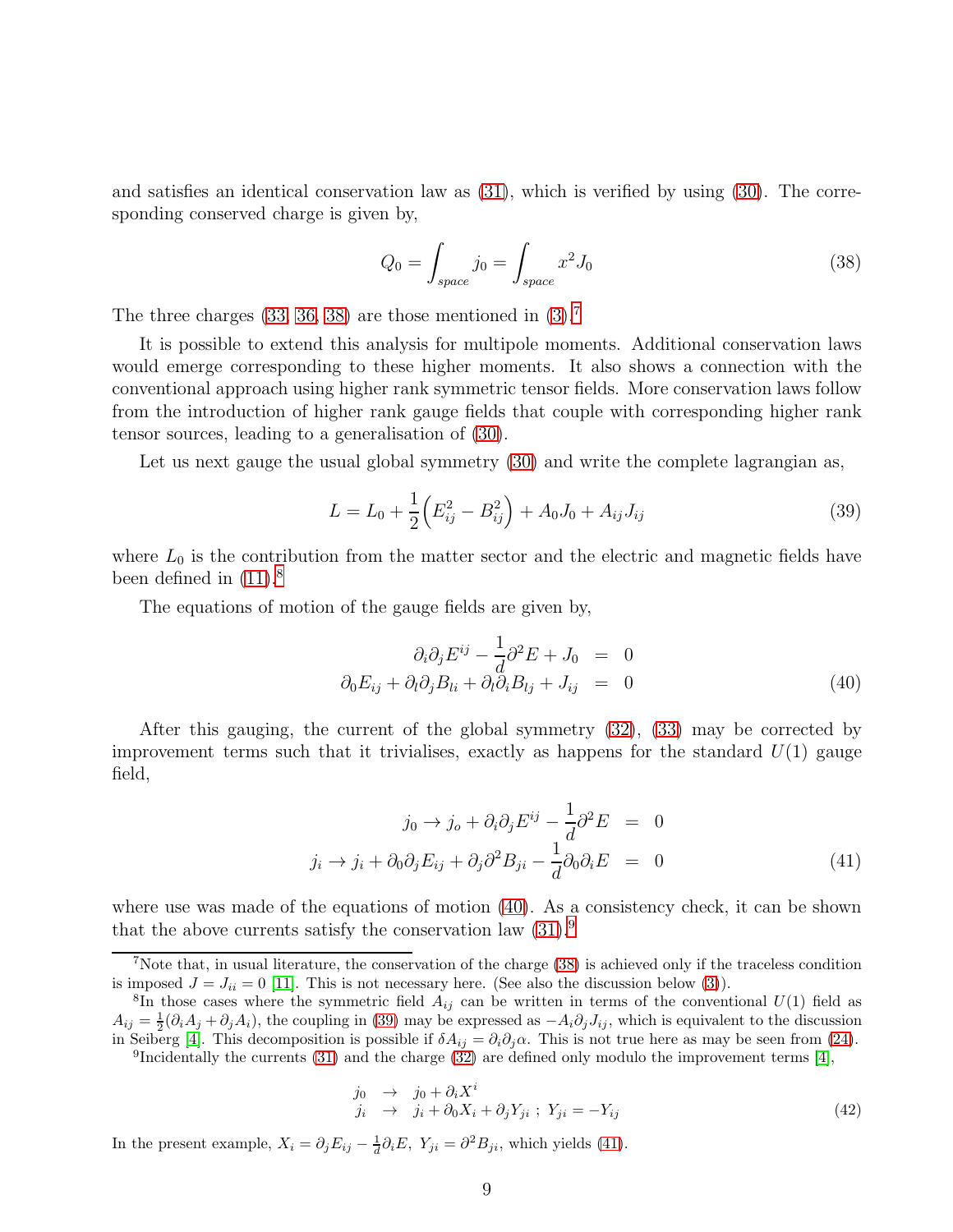## 4 The traceless scalar charge theory

In this section we analyse the traceless scalar charge theory. Apart from comparing with previous approaches and results, we use these findings to subsequently discuss diffeomorphism symmetry from which the physics of the lowest Landau problem emerges naturally.

The lagrangian is defined by,

<span id="page-9-0"></span>
$$
L = \frac{1}{2} \left( E_{ij}^2 - B_{ij}^2 \right) + \alpha A_{ii}
$$
 (43)

which, as far as we are aware, was not considered earlier. The difference from the lagrangian [\(13\)](#page-4-1) of the scalar charge theory is the presence of the last term that enforces the tracelessness of the tensor gauge field.

The canonical momenta are given by,

$$
\pi_{ij} = -E_{ij}; \ \pi_0 = 0; \ \pi_\alpha = 0; \ \pi_{ii} = 0 \tag{44}
$$

Only the first one is a true momentum while the others are all (primary) constraints which have to be implemented weakly,

$$
\Phi_1 = \pi_0 \approx 0, \ \Phi_2 = \pi_\alpha \approx 0, \ \Phi_3 = \pi_{ii} = -E_{ii} \approx 0
$$
\n(45)

To get the secondary constraints we have to first write the total hamiltonian,

$$
H_T = \int_{space} \left( \frac{1}{2} (\pi_{ij}^2 + B_{ij}^2) + \pi_{ij} (\partial_i \partial_j - \frac{1}{d} \delta_{ij} \partial^2) A_0 - \alpha A_{ii} + \chi_i \Phi_i \right); \ i = 1, 2, 3 \tag{46}
$$

where  $\chi_i$  are the multipliers enforcing the constraints  $\Phi_i$ . Time conservation of the primary constraints  $\Phi_1$  and  $\Phi_2$  yield further constraints,

$$
\Phi_4 = \{\Phi_1, H_T\} = (\partial_i \partial_j - \frac{1}{d} \delta_{ij} \partial^2) \pi_{ij} \approx 0, \ \Phi_5 = \{\Phi_2, H_T\} = A_{ii} \approx 0 \tag{47}
$$

The  $\Phi_3$  constraint does not generate any new constraint since, along with  $\Phi_5$ , it forms a second class pair. The other three  $\Phi_1, \Phi_2, \Phi_4$  are first class since their algebra closes with all the constraints. We mention in passing that, contrary to usual approaches, here  $E_{ii} \approx 0$  is not any gauge generator and neither is  $A_{ii} \approx 0$  any gauge fixing condition. This pair of second class constraints is eliminated by calculating the relevant Dirac brackets and the answer was given in [\(9\)](#page-3-1).

It is thus clear that the formulation of a dynamical model for the traceless theory is nontrivial. If we first perform a canonical (hamiltonian) analysis and then constrain by imposing the traceless condition as a gauge fixing condition, we fail, as shown in the earlier section. If, on the other hand, we first impose the traceless condition by hand in the lagrangian and then perform the canonical analysis, we succeed. This is a typical example where canonical analysis and imposition of constraints do not commute and is a well known feature in constrained dynamics. Not only that, in the latter case we reproduce the algebra [\(9\)](#page-3-1). Significantly, in the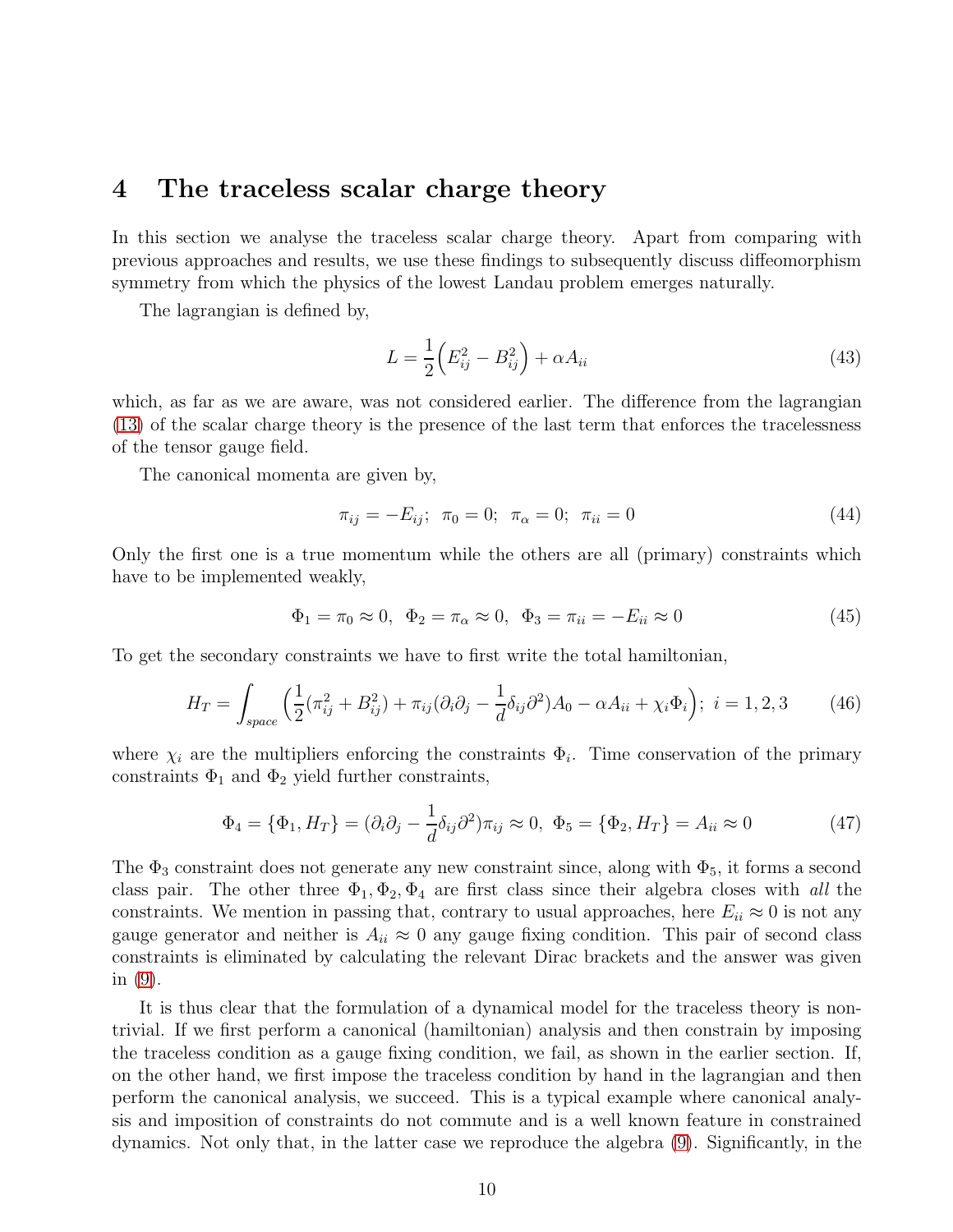former approach, the constraint  $E_{ii} = 0$ , which is an essential companion of  $A_{ii} = 0$ , never appears.

After the strong imposition of the second class constraints, the only physically relevant first class constraints are given by,

<span id="page-10-1"></span>
$$
\pi_0 \approx 0 \,, \ \Pi = \partial_i \partial_j \pi_{ij} \approx 0 \tag{48}
$$

The gauge generator is now given by,

$$
G = \int_{space} \left( \lambda_0 \pi_0 + \lambda \partial_i \partial_j \pi_{ij} \right)
$$
 (49)

where  $\lambda_0$ ,  $\lambda$  are gauge parameters. Since there is only one primary first class constraint  $(\pi_0 \approx 0)$ , there is only one independent gauge parameter. Using the method discussed before we find that  $\lambda_0 = -\lambda$ . The fields  $A_0$  and  $A_{ij}$  transform exactly like [\(24\)](#page-6-2).

At this point the consistency check discussed around [\(10\)](#page-3-2) is recalled. This also holds here. If, on the other hand, the scalar charge theory was taken with the transformation [\(4\)](#page-2-5), it would be incompatible with  $\delta A_{ii} = 0$ . This shows the need for making cross checks in the consistency of the formulation.

The structure of the constraints shows a close resemblance to the Maxwell theory. This may be pushed further if we perform the gauge fixing,

$$
\Lambda = \partial_i \partial_j A_{ij} \approx 0 \tag{50}
$$

which may be considered the analogue of the radiation gauge  $\partial_i A_i \approx 0$  for the Maxwell theory. Together, the Gauss constraint and the gauge condition form a second class pair m of constraints and are eliminated by computing relevant Dirac brackets. The  $A-\pi(A-E)$  algebra is modified. The relevant Dirac bracket is defined as,

$$
\{A_{ij}(\bar{x}), \pi_{kl}(\bar{y})\}^{**} = \{A_{ij}(\bar{x}), \pi_{kl}(\bar{y})\}^* - \int d\bar{z} d\bar{z}_1 \{A_{ij}(\bar{x}), \Pi(\bar{z})\}^* \{\Pi(\bar{z}), \Lambda(\bar{z}_1)\}^{*-1} \{\Lambda(\bar{z}_1), \pi_{kl}(\bar{y})\}^*
$$
(51)

where the ∗∗ indicates the final Dirac bracket which is computed in terms of the ∗ bracket, which is the Dirac bracket derived at the first stage of the analysis when the original second class constraints were eliminated. Effectively the ∗ bracket takes over the role of the Poisson bracket in the usual definition of the Dirac bracket. The inverse that appears above is the inverse of the star bracket involving the constraints. Incidentally the relevant ∗ bracket (i.e. the first level Dirac bracket) has been defined in [\(9\)](#page-3-1). After some algebra the final result is obtained,

<span id="page-10-0"></span>
$$
\{A_{ij}(\bar{x}), \pi_{kl}(\bar{y})\}^{**} = \{A_{ij}(\bar{x}), \pi_{kl}(\bar{y})\}^{*} - \frac{d}{d-1}\Delta_{ij}\Delta_{kl}\delta(\bar{x}-\bar{y})
$$
(52)

where,

$$
\Delta_{ij} = \left(\frac{\partial_i \partial_j}{\partial^2} - \frac{\delta_{ij}}{d}\right) \tag{53}
$$

and ensures the vanishing of the Dirac brackets,

$$
\{\partial_i \partial_j A_{ij}, \pi_{kl}\}^{**} = \{A_{ij}, \partial_k \partial_l \pi_{kl}\}^{**} = 0
$$
\n(54)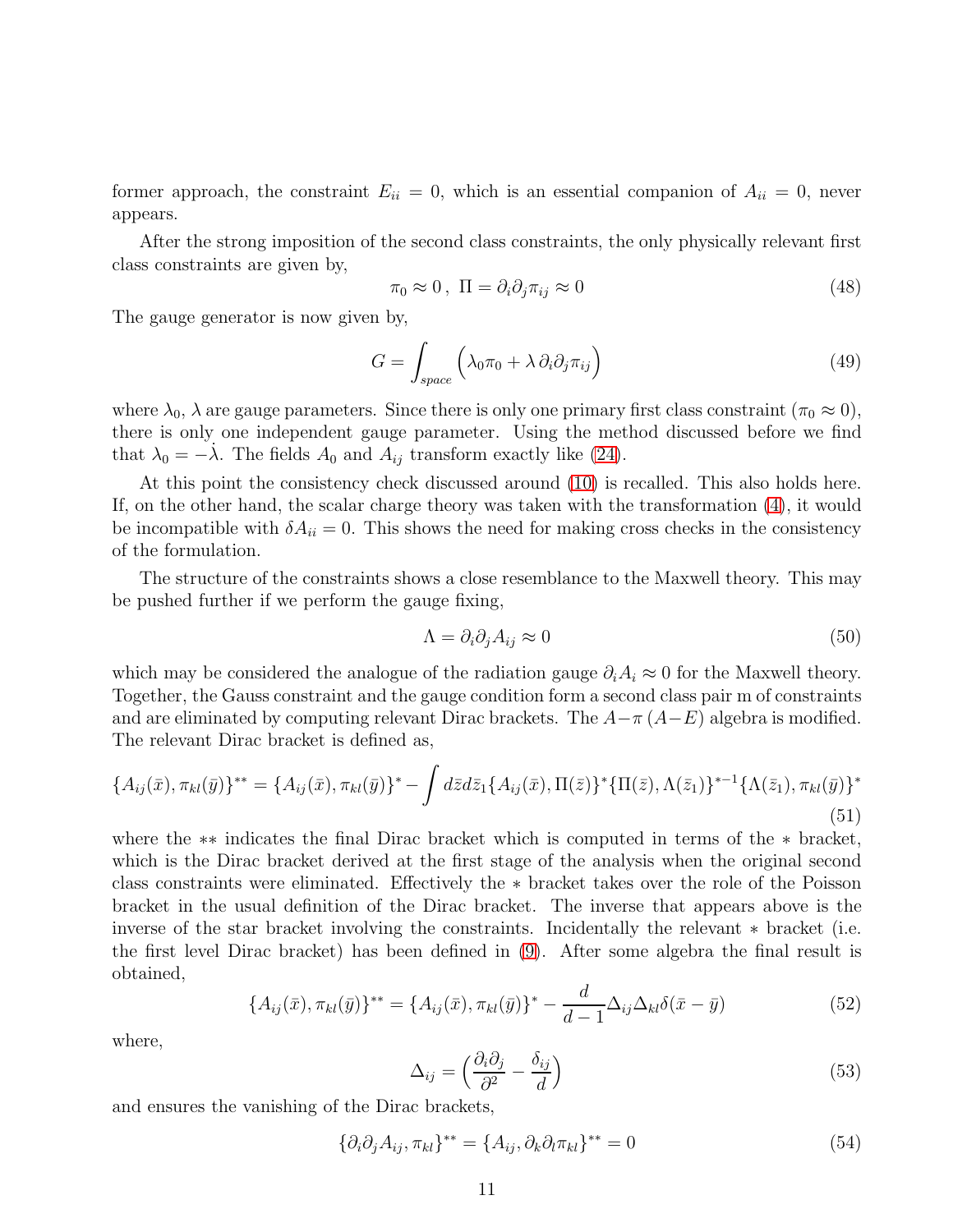This shows that the constraints are now implemented strongly by the final Dirac brackets, so that,  $\Pi = 0, \Lambda = 0$ . Of course these brackets also satisfy  $A_{ii} = \pi_{ii} = 0$ , which were the second class pair of constraints before any gauge fixing was done.

It is useful to recall the example of the Maxwell theory where the Gauss constraint  $\partial_i \pi_i \approx 0$ is fixed by the radiation gauge constraint  $\partial_i A_i \approx 0$  and the expression for the Dirac bracket is,

$$
\{A_i(\bar{x}), \pi_j(\bar{y})\} = \Delta_{ij}^T(\bar{x} - \bar{y})
$$
\n
$$
(55)
$$

where the transverse delta function is defined as,

$$
\Delta_{ij}^T(\bar{x} - \bar{y}) = \left(\delta_{ij} - \frac{\partial_i \partial_j}{\partial^2}\right) \delta(\bar{x} - \bar{y})
$$
\n(56)

satisfying,

$$
\partial_i \Delta_{ij}^T = \partial_j \Delta_{ij}^T = 0 \tag{57}
$$

As we see the structure in the present case [\(52\)](#page-10-0) is much more involved than the Maxwell example. The reasons are twofold: the presence of higher order derivatives and the occurrence of the traceless constraints  $A_{ii} \approx 0, \pi_{ii} \approx 0$  which do not have any analogue in the Maxwell theory.

# 5 Scalar charge theory in  $(2+1)$  dimensions and diffeomorphism symmetry

Having discussed the issue of gauge fixing, we reconsider the theory [\(43\)](#page-9-0) where the second class constraints were eliminated but the important Gauss constraint  $\Pi \approx 0$  [\(48\)](#page-10-1) remained as a first class constraint. If we now specialize to  $(2+1)$  dimensions (i.e.  $d=2$ ) we find interesting physical consequences. One of these is discussed here where we are able to construct a theory that has diffeomorphism symmetry which may be interpreted as a theory of linearized gravity.

Since the traceless constraint  $A_{ii} = 0$  in [\(43\)](#page-9-0) is strongly imposed, it is possible to solve for it directly in terms of another symmetric, but not traceless, second rank field in the manner,

$$
A_{ij} = -\frac{1}{4l^2} \left( \epsilon_{kj} h_{ki} + \epsilon_{ki} h_{kj} \right) \tag{58}
$$

The above construction ensures the symmetric and traceless nature of  $A_{ij}$ , using only the symmetric nature of  $h_{ij}$ <sup>[10](#page-11-0)</sup> The length scale l is introduced for dimensional reasons. Later, it will acquire a greater significance. Substituting in  $(43)$  we obtain the new lagrangian expressed in terms of the  $h$  field. The result is,

$$
L = \frac{1}{2} \left( E_{ij}^2 - B_{ij}^2 \right) \tag{60}
$$

$$
h_{ij} - \frac{1}{2}\delta_{ij}h = -l^2 \Big(\epsilon_{jk}A_{ki} + \epsilon_{ik}A_{kj}\Big)
$$
\n(59)

<span id="page-11-0"></span><sup>&</sup>lt;sup>10</sup>The inverse relation involves the trace of  $h_{ij}$ ,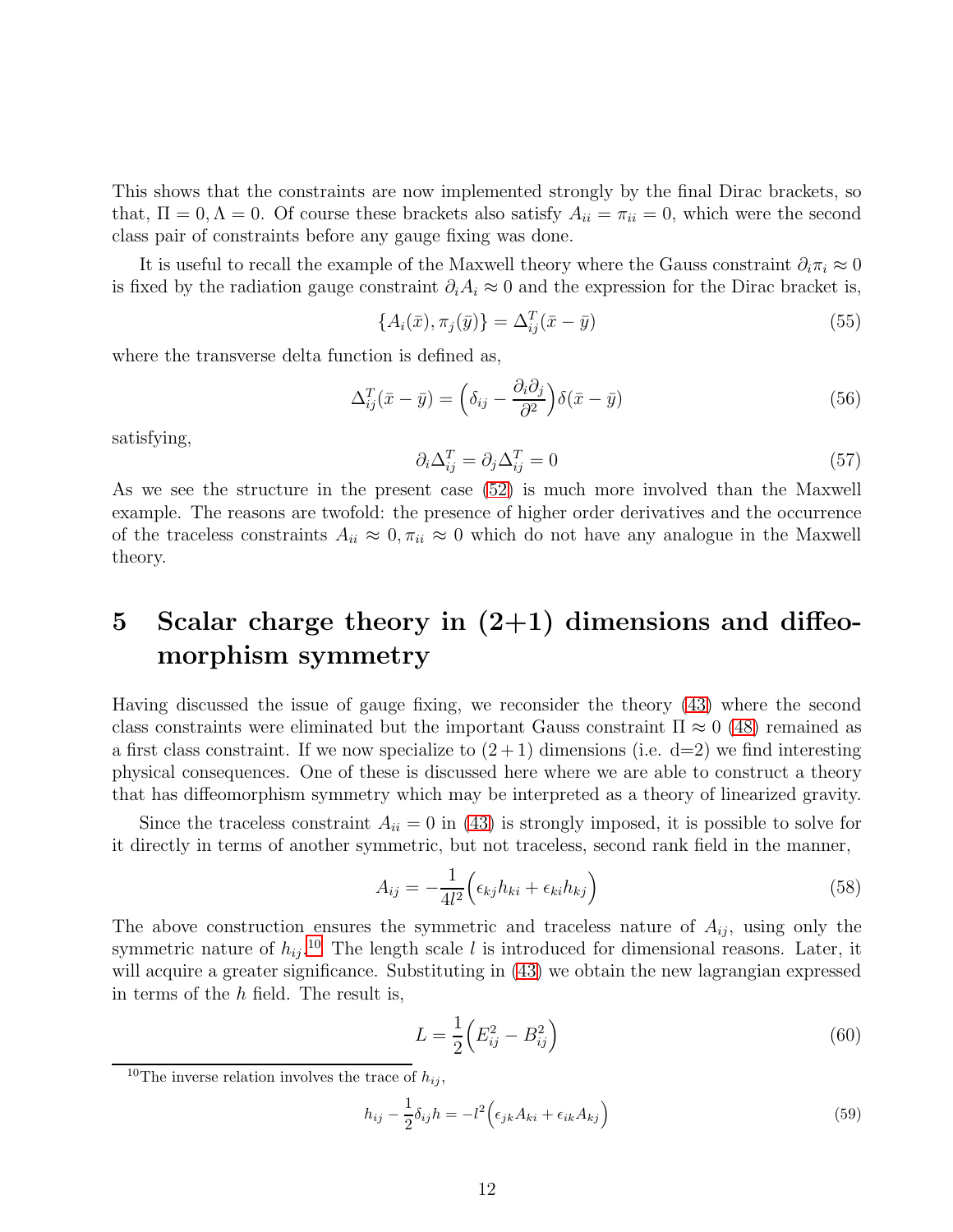where the electric and magnetic fields, computed from [\(11\)](#page-3-4), are given by,

<span id="page-12-0"></span>
$$
E_{ij} = \partial_i \partial_j A_0 - \frac{1}{2} \delta_{ij} \delta^2 A_0 + \frac{1}{4l^2} \Big( \epsilon_{ki} \partial_t h_{kj} + \epsilon_{kj} \partial_t h_{ki} \Big)
$$
  

$$
\epsilon_{ij} B_{ij} = \frac{1}{l^2} \Big( \partial_i \partial_j h_{ij} - \frac{1}{2} \partial^2 h_{ii} \Big)
$$
 (61)

Since the magnetic field has only one component  $B_{12}$ , it is convenient to express it in the way done above.

We now perform a canonical analysis of the above model. The canonical momenta are defined by,

<span id="page-12-2"></span>
$$
\pi^0 = \frac{\partial L}{\partial \dot{A}_0} = 0 \, ; \, \pi_{ij} = \frac{\partial L}{\partial \dot{h}_{ij}} = \frac{1}{4l^2} \Big( \epsilon_{ik} E_{kj} + \epsilon_{jk} E_{ki} \Big) \tag{62}
$$

where the electric field is given in  $(61)$ . A useful identity that will be used later on follows,

$$
\pi_{ij}^2 = \frac{1}{4l^4} E_{ij}^2 \tag{63}
$$

There is one primary constraint,

<span id="page-12-1"></span>
$$
\pi_0 \approx 0 \tag{64}
$$

while the other is a true momenta. The total hamiltonian is now found to be,

$$
H_T = \int_{space} \left( 2l^4 \pi_{ij}^2 + \frac{1}{2} B_{ij}^2 + A_0 \Phi + \lambda \pi_0 \right) \tag{65}
$$

where,

$$
\Phi = -2l^2 \epsilon_{pi} \partial_i \partial_q \pi_{pq} \tag{66}
$$

and the primary constraint is enforced by the lagrange multiplier  $\lambda$ . Time conserving the primary constraint yields the Gauss constraint,

$$
\Phi \approx 0 \tag{67}
$$

There are no more constraints since time conservation of the Gauss constraint yields a vanishing result,

$$
\{\Phi, H_T\} = 0\tag{68}
$$

The physical space is defined to be that space which is annihilated by the first class constraints,

$$
\pi_0 |\Psi >_P = \Phi |\Psi >_P = 0 \tag{69}
$$

so that the total hamiltonian in the physical subspace, after using the identity [\(63\)](#page-12-1), simplifies to,

$$
H_P = \int_{space} \left(\frac{1}{2}E_{ij}^2 + \frac{1}{2}B_{ij}^2\right)
$$
 (70)

which takes on a familiar look.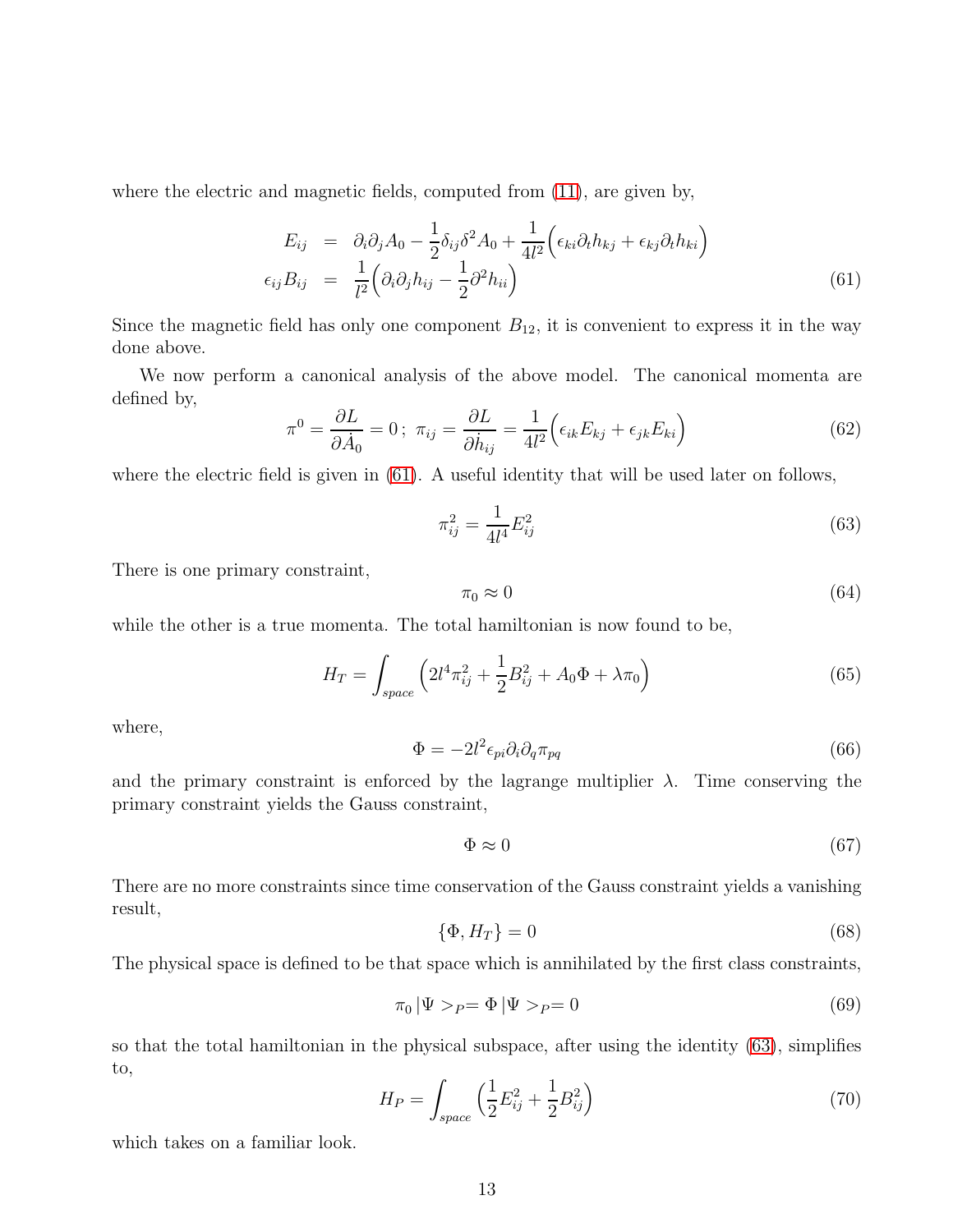### 5.1 Volume preserving diffeomorphism symmetry and linearised gravity

We next consider the gauge symmetries which will eventually lead to volume preserving diffemorphisms.The generator of the gauge transformations is given, as usual, by a linear combination of the first class constraints,

$$
G = \int_{space} \left( \alpha_0 \pi_0 + \alpha \Phi \right) \tag{71}
$$

where  $\alpha_0$ ,  $\alpha$  are the gauge parameters. Then the gauge variations are given by,

<span id="page-13-0"></span>
$$
\delta A_0 = \{A_0, G\} = -\alpha_0 \delta h_{ij} = \{h_{ij}, G\} = -l^2 \Big(\epsilon_{il}\partial_l\partial_j\alpha + \epsilon_{jl}\partial_l\partial_i\alpha\Big)
$$
\n(72)

where we have used the basic Poisson algebra [\(1\)](#page-2-1) to compute the above brackets.

Since there is only one primary first class constraint, there is one independent gauge parameter. As done earlier we get the relation between the parameters by taking the variation on either side of the electric field in [\(61\)](#page-12-0). As the electric field is linearly related to the canonical momenta  $(62)$  it is obviously gauge invariant. Using the transformations  $(72)$ , we find,

$$
0 = -\partial_i \partial_j \alpha_0 + \frac{1}{2} \delta_{ij} \partial^2 \alpha_0 - \partial_i \partial_j \dot{\alpha} + \frac{1}{2} \delta_{ij} \partial^2 \dot{\alpha} \tag{73}
$$

which immediately yields  $\alpha_0 = -\dot{\alpha}$ , so that the gauge generator takes the final form,

<span id="page-13-2"></span>
$$
G = \int_{space} \left( -\dot{\alpha}\pi_0 + \alpha\Phi \right) \tag{74}
$$

The transformation on the  $A_0$  and h fields may be expressed as,

$$
\delta A_0 = \dot{\alpha} ; \ \delta h_{ij} = -\partial_i \eta_j - \partial_j \eta_i ; \ \eta_i = l^2 \epsilon_{il} \partial_l \alpha \tag{75}
$$

The second relation is exactly the transformation of a spatial metric under volume preserving diffeomorphisms,<sup>[11](#page-13-1)</sup>  $x_i \to x_i + \eta_i$  because  $\partial_i \eta_i = 0$ , as seen from [\(75\)](#page-13-2). A similar transformation was discussed recently in [\[11\]](#page-20-5) where the metric was traceless  $h_{ii} = 0$  leading to unimodular gravity. Our example is general  $(h_{ii} \neq 0)$  and hence does not have this restriction.

Instead of considering  $h_{ij}$  as a gauge field it is possible to interpret it as the linear correction to  $g_{ij}$ , expanded around a flat background,

<span id="page-13-3"></span>
$$
g_{ij} = \delta_{ij} + h_{ij} \tag{76}
$$

Under the infinitesimal volume preserving transformation mentioned earlier the metric transforms as,

<span id="page-13-4"></span>
$$
\delta_{\alpha} g_{ij} = -\left(\eta^k \partial_k g_{ij} + g_{kj} \partial_i \eta^k + g_{ik} \partial_j \eta^k\right) = -l^2 \epsilon^{kl} \left(\partial_k g_{ij} + g_{kj} \partial_i + g_{ki} \partial_j\right) \partial_l \alpha \tag{77}
$$

<span id="page-13-1"></span><sup>&</sup>lt;sup>11</sup>The word 'volume' is used generically since in two dimensions, which is relevant here, we have area preserving diffeomorphisms.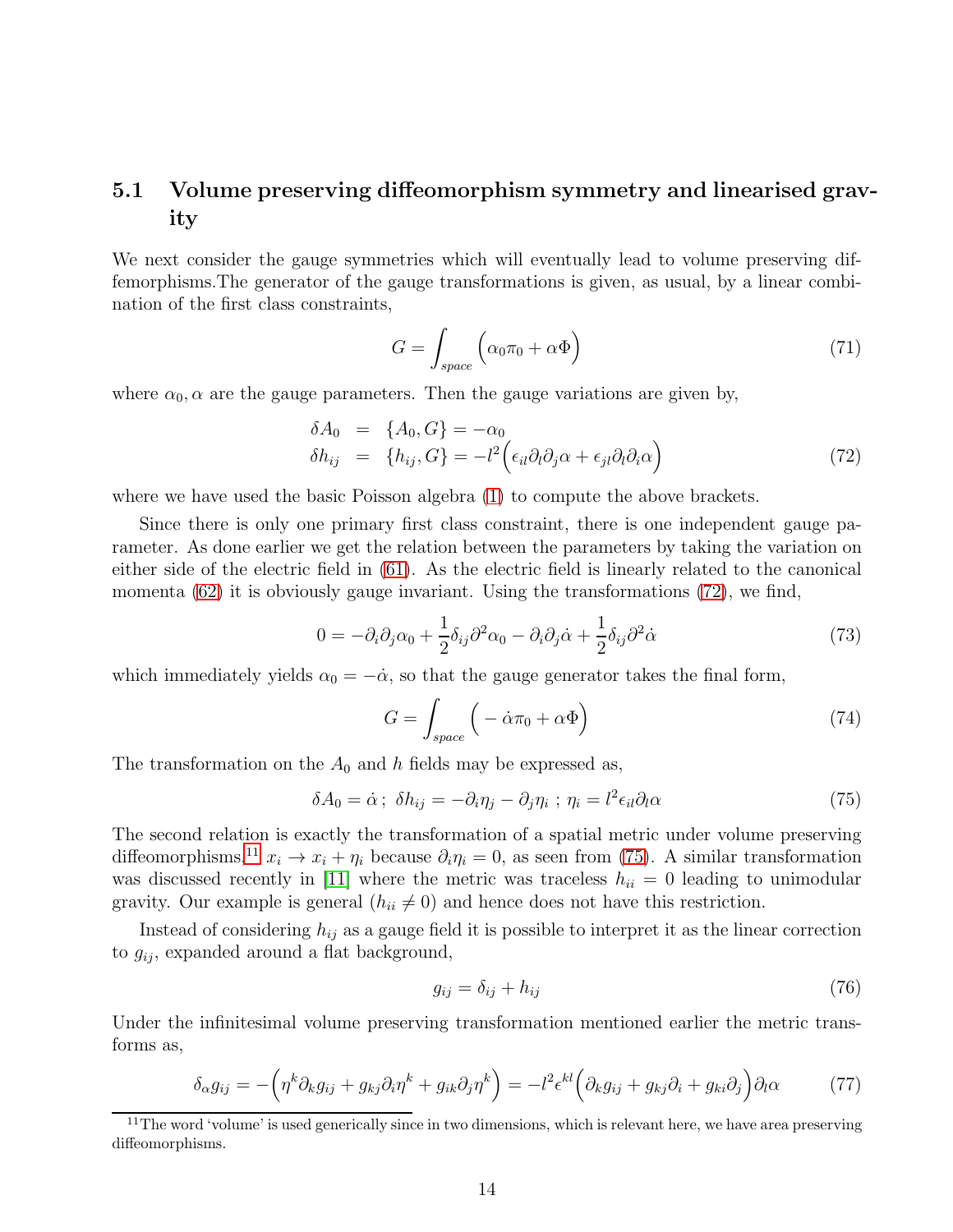where the first piece is the transport term while the other two come from the form variation of the space components of a second rank tensor. If we now substitute  $(76)$  in  $(77)$  and retain terms in the leading order only, then the result [\(75\)](#page-13-2) is reproduced.

<span id="page-14-1"></span>As is known, volume preserving transformations lead to a nonlinear realisation of the symmetry given by,

$$
[\delta_{\eta}, \delta_{\rho}] = \delta_{[\eta, \rho]} \tag{78}
$$

where, in the current example,  $^{12}$  $^{12}$  $^{12}$ 

<span id="page-14-2"></span>
$$
[\eta, \rho]_{PB} = l^2 \epsilon_{ij} \partial_i \eta \partial_j \rho \tag{79}
$$

as may be easily verified by using [\(77\)](#page-13-4) and the definition of the transformation parameter given in [\(75\)](#page-13-2).

Similar conclusions hold for the transformation of the field  $A_0$ . By including the transport term, its total variation is obtained from [\(75\)](#page-13-2),

$$
\delta_{\alpha} A_0 = \partial_t \alpha - \eta^k \partial_k A_0 = \partial_t \alpha - l^2 \epsilon^{kl} \partial_k A_0 \partial_l \alpha \tag{80}
$$

which also satisfies the closure relation [\(78\)](#page-14-1).

So far we have been discussing generators and transformations related to the gauge sector. For the matter sector, the corresponding operators are the charge density  $\rho$  that couples with  $A_0$  and the stress tensor  $T^{ij}$  that couples with  $A_{ij}$ . For the charge sector, the change of any matter field  $\Psi(x)$  under infinitesimal gauge transformations is given by,

$$
i\delta_{\alpha}\Psi(x) = \int d^2y \left[\alpha(y)\rho(y), \Psi(x)\right]
$$
\n(81)

<span id="page-14-3"></span>If we take the variation of the charge itself by putting  $\Psi = \rho$  in the above relation and ensure consistency with the closure relation for the diffeomorphisms [\(78\)](#page-14-1) then the algebra of charges follows,

$$
[\rho(\bar{x}), \rho(\bar{y})] = il^2 \epsilon^{kl} \partial_k \rho(\bar{x}) \partial_l \delta(\bar{x} - \bar{y})
$$
\n(82)

We will now exploit these results to establish a connection with the lowest Landau level problem. To do that we first review the Landau problem.

# 6 Connection with Landau problem in presence of a strong magnetic field

In order to establish a clean connection with the physics of the lowest Landau level problem, we first consider the lagrangian of a charged particle moving in a plane under the influence of

<span id="page-14-0"></span><sup>&</sup>lt;sup>12</sup>The algebra of transformation in [\(78\)](#page-14-1) is a genuine commutator. However, the one that occurs in [\(79\)](#page-14-2) is not because  $\eta$ ,  $\rho$  are classical objects and there is no non-abelian nature linked with them. For a non-abelian gauge theory, for instance, this would be a true commutator involving the algebra of group matrices. The symmetry here is nonlinear and not non-abelian. Thus [\(79\)](#page-14-2) is interpreted as a Poisson bracket which explains the notation.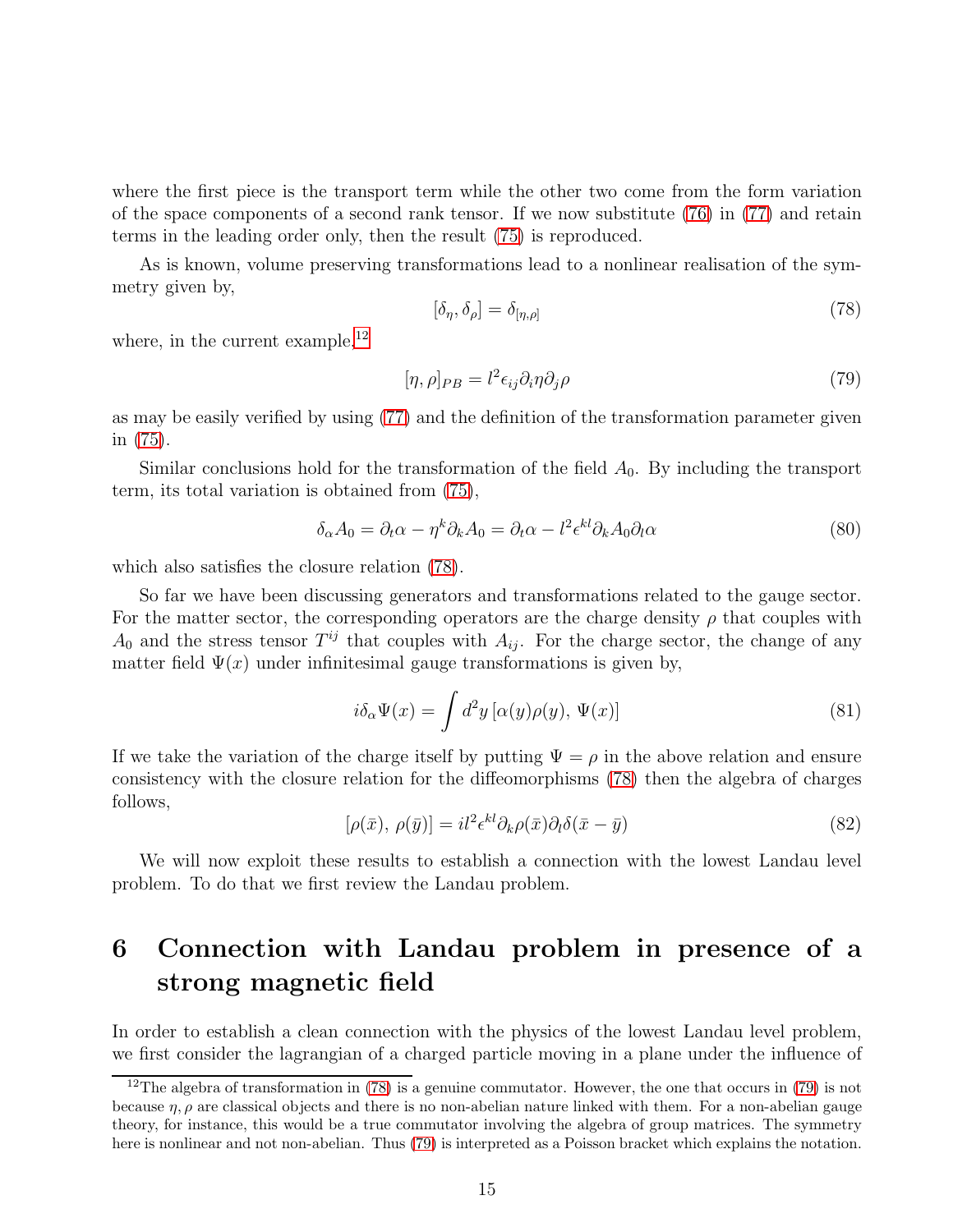a constant magnetic field  $B$ ,

<span id="page-15-0"></span>
$$
L = \frac{1}{2}m\dot{x}_i^2 + e\dot{x}_i A_i - V; (i = 1, 2)
$$
\n(83)

where we have set  $c = 1$  and work in the radiation gauge  $(\partial_i A_i = 0)$ , so that,

<span id="page-15-1"></span>
$$
A_i = \frac{B}{2} \epsilon_{ij} x_j \tag{84}
$$

and V is the potential from which other forces can be derived.

The equation of motion following from the lagrangian is,

$$
m\ddot{x}_i = -eB\epsilon_{ij}\dot{x}_j - \partial_i V\tag{85}
$$

which is the Lorentz force law.

In the hamiltonian formulation, the conjugate momenta are given by,

$$
p_i = \frac{\partial L}{\partial \dot{x}_i} = m\dot{x}_i + \frac{e}{2} \epsilon_{ij} x_j \tag{86}
$$

<span id="page-15-5"></span>The canonical hamiltonian is obtained from the lagrangian by a standard Legendre transformation,

<span id="page-15-6"></span>
$$
H = \frac{\pi_i^2}{2m} + V \tag{87}
$$

<span id="page-15-7"></span>where  $\pi_i$  is the kinematical momenta obtained from the canonical momenta by a minimal substitution,

$$
\pi_i = p_i - eA_i = p_i - \frac{eB}{2} \epsilon_{ij} x_j \tag{88}
$$

The projection to the lowest Landau level is achieved in the strong magnetic field case. Then the mass term in [\(83\)](#page-15-0) can be set to zero, leading to the lagrangian,

<span id="page-15-2"></span>
$$
L = \frac{eB}{2} \epsilon_{ij} x_j \dot{x}_i - V \tag{89}
$$

This reduction to a first order system enables one to simply read off the brackets without entering into the elaborate Dirac procedure. The canonical pair is  $(x_1, eBx_2)$  so that the basic algebra is given by,

<span id="page-15-4"></span><span id="page-15-3"></span>
$$
\{x_i, x_j\} = \frac{1}{eB} \epsilon_{ij} \tag{90}
$$

The equation of motion is the same as found from [\(85\)](#page-15-1) by putting  $m = 0$ ,

$$
eB\epsilon_{ij}\dot{x}_j + \partial_i V = 0\tag{91}
$$

These results are now rederived in the hamiltonian formulation. It is done not merely to establish compatibility but also to provide justification in those examples, one of which will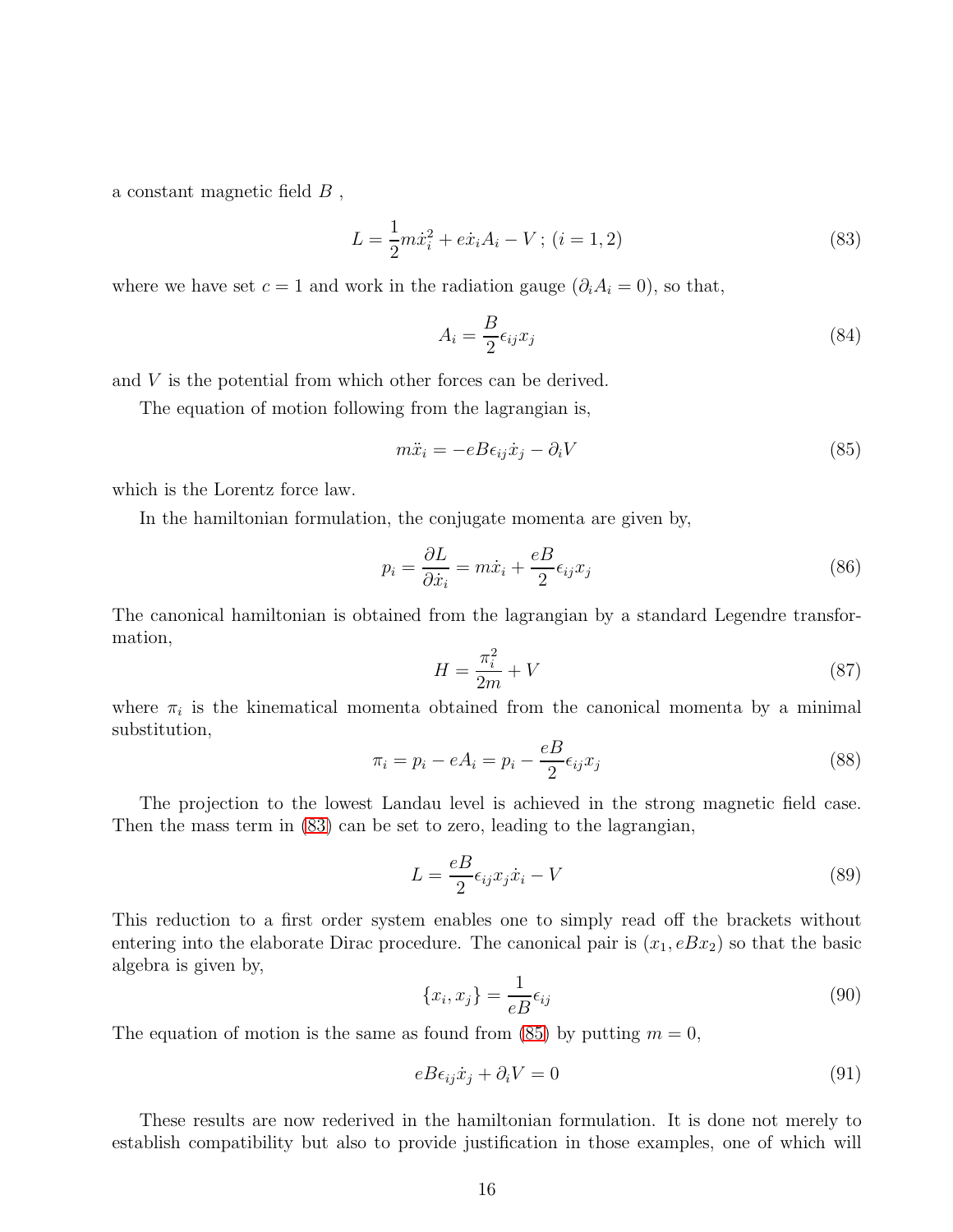be treated in section 6.1, where a straightforward lagrangian approach is unavailable. The hamiltonian following from [\(89\)](#page-15-2) is,

<span id="page-16-7"></span><span id="page-16-0"></span>
$$
H = V \tag{92}
$$

It will reproduce the above equation of motion [\(91\)](#page-15-3) provided we take the basic algebra as [\(90\)](#page-15-4),

$$
\dot{x}_i = \{x_i, V\} = \partial_j V \{x_i, x_j\} = \frac{1}{eB} \epsilon_{ij} \partial_j V \tag{93}
$$

Let us now start from the hamiltonian [\(87\)](#page-15-5) in the  $m \to 0$  limit. To make the first term meaningful it is necessary to take  $\pi_i = 0$ . One could argue that one might as well take  $\pi_i^2 = 0$ . The actual justification for taking  $\pi_i = 0$  comes from [\(86\)](#page-15-6) and [\(88\)](#page-15-7) which shows that for  $m = 0$  we have  $\pi_i = 0$ . Now the first term in [\(87\)](#page-15-5) has to be interpreted by initially setting the numerator to zero strongly in which case the hamiltonian reduces to the earlier result [\(92\)](#page-16-0) derived directly from the lagrangian [\(89\)](#page-15-2), so that consistency is retained. Once  $\pi_i = 0$  strongly, there is a clash among the various Poisson brackets. Thus it is necessary to work with Dirac brackets, interpreting  $\pi_i \approx 0$  as a pair of second class constraints [\[16\]](#page-20-10). The Poisson algebra among this pair is,

$$
C_{ij} = \{\pi_i, \pi_j\} = -eBe_{ij}
$$
\n
$$
(94)
$$

Now the Dirac brackets (denoted by a star) among the coordinates is obtainable using the definition,

<span id="page-16-1"></span>
$$
\{x_i, x_j\}^* = \{x_i, x_j\} - \{x_i, \pi_k\} C^{kl} \{\pi_l, x_j\}
$$
\n(95)

where  $C^{kl} = (eB)^{-1} \epsilon^{kl}$  is the inverse of [\(94\)](#page-16-1). The result is,

<span id="page-16-5"></span>
$$
\{x_i, x_j\}^* = \frac{1}{eB} \epsilon_{ij} \tag{96}
$$

which reproduces [\(90\)](#page-15-4). Thus, given a hamiltonian like [\(87\)](#page-15-5) it is possible to compute the relevant Dirac brackets by this approach, even if the lagrangian is not known.

It is now feasible to make contact with the volume preserving diffeomorphisms satisfying the nonlinear closure [\(78\)](#page-14-1) and [\(79\)](#page-14-2) discussed in the previous section. The algebra of the parameters [\(79\)](#page-14-2) is now lifted to a commutator,

<span id="page-16-2"></span>
$$
[\eta(x), \rho(x)] = il^2 \epsilon_{ij} \partial_i \eta \partial_j \rho \tag{97}
$$

which may be expressed in terms of the algebra of the coordinates as,

$$
[\eta(x), \rho(x)] = \partial_i \eta \partial_j \rho[x_i, x_j]
$$
\n(98)

Comparing [\(97\)](#page-16-2) and [\(98\)](#page-16-3) yieds,

$$
[x_i, x_j] = il^2 \epsilon_{ij} \tag{99}
$$

<span id="page-16-6"></span>Identifying,

<span id="page-16-3"></span>
$$
l^2 = \frac{1}{eB} \tag{100}
$$

the parametric algebra associated with the volume preserving diffeomorphisms becomes identical with the algebra  $(90)^{13}$  $(90)^{13}$  $(90)^{13}$  of the lowest Landau level problem.

<span id="page-16-4"></span><sup>&</sup>lt;sup>13</sup>The classical bracket is lifted to a commutator by multiplying it with i.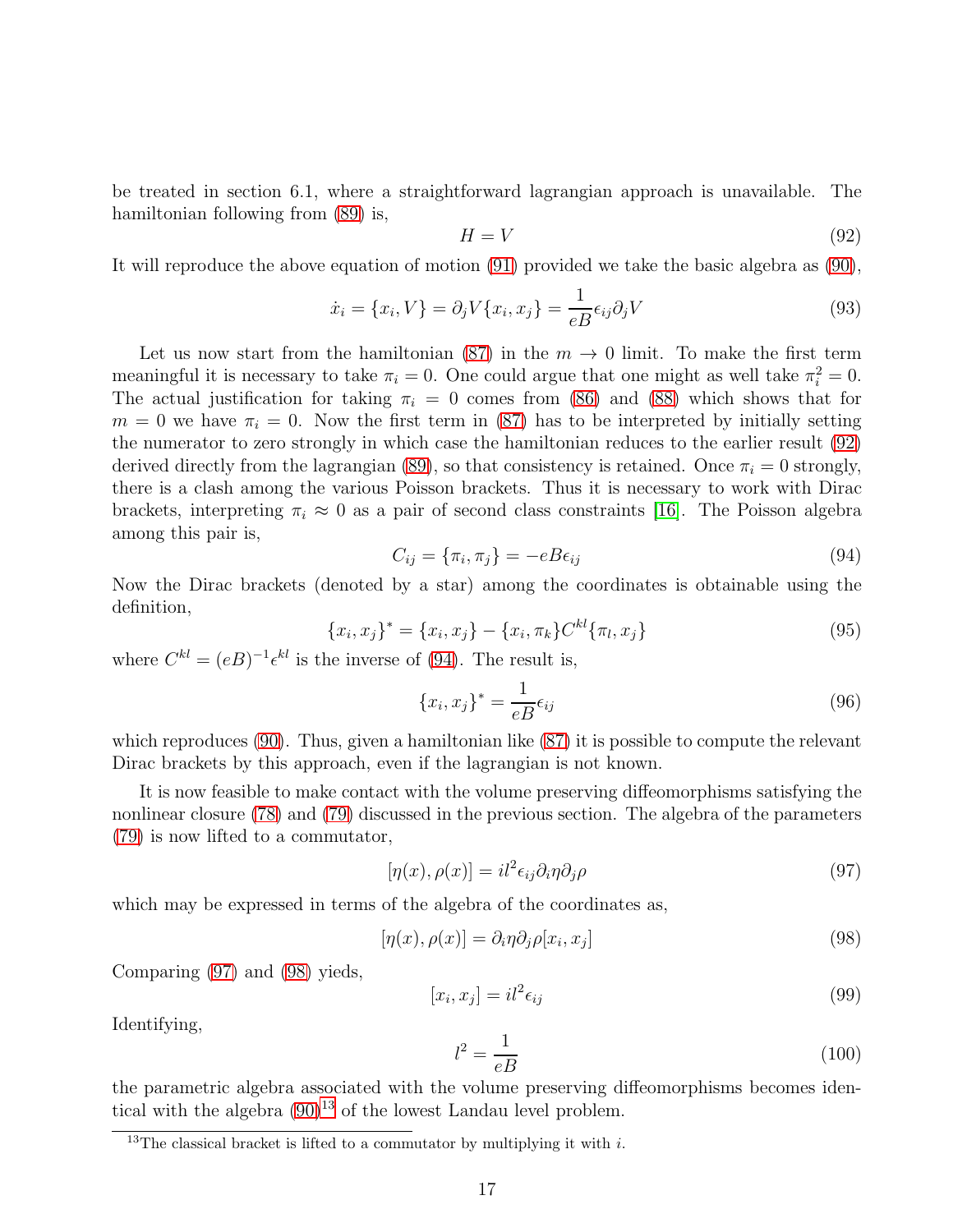### 6.1 Physics of lowest Landau level problem and algebra of charges

The nontrivial charge algebra [\(82\)](#page-14-3) is a characteristic of noncommuting coordinates. If the coordinates were commuting, the charge algebra would be trivial, i.e. vanishing. Indeed such a noncommutative algebra has appeared naturally in the context of noncommutative fluid dynamics and magnetohydrodynamics. Moreover, since fluid dynamics can be interpreted as an example of a volume preserving diffeomorphism invariant theory, it is possible to understand the relation [\(82\)](#page-14-3) from that point of view.

In the hamiltonian formulation of Eulerian fluids, the particle coordinate is denoted by  $\bar{X}_i(t)$ where  $i$  labels the particle. Then the charge density is given by,

$$
\rho(t,\bar{x}) = \sum_{i=1}^{i=N} \delta(\bar{X}_i(t) - \bar{x})
$$
\n(101)

where, for simplicity, the mass parameter has been set to unity and  $N$  is the number of particles. The discrete particle labels may be replaced by continuous spatial arguments (omitting time),

$$
\rho(\bar{x}) = \int_{volume} \delta(\bar{X}(x) - \bar{x}) \tag{102}
$$

A volume integral of the density  $\rho$  yields the total mass which has been normalised to unity. If the coordinates commute the charge algebra vanishes. However, if we take the algebra among the coordinates that is relevant for the lowest Landau level problem [\(96\)](#page-16-5), so that,

$$
[X_i(\bar{x}), X_j(\bar{y})] = \frac{i}{eB} \epsilon_{ij} \delta(\bar{x} - \bar{y})
$$
\n(103)

<span id="page-17-0"></span>which is the field theoretic analogue of  $(96)$ , lifted to a commutator, we obtain [\[16\]](#page-20-10),

$$
[\rho(\bar{x}), \rho(\bar{y})] = \frac{i}{eB} \epsilon^{kl} \partial_k \rho(\bar{x}) \partial_l \delta(\bar{x} - \bar{y})
$$
\n(104)

which reproduces  $(82)$  after the identification  $(100)$  is used.

It is also possible to construct noncommutative magnetohydrodynamics such that the cherished charge algebra [\(82\)](#page-14-3) or [\(104\)](#page-17-0) is obtained. This has a close parallel with the physics of the lowest Landau level problem including the corresponding Dirac analysis.

The equations governing the motion of a charged fluid with density  $\rho$  and mass parameter m (introduced for dimensional purpose) moving on a plane with velocity  $\bar{v}$ , subjected to a constant external magnetic field  $B$  perpendicular to the plane, are given by the continuity equation,

<span id="page-17-1"></span>
$$
\dot{\rho} + \partial_i(\rho v_i) = 0 \tag{105}
$$

and the Euler equation,

<span id="page-17-2"></span>
$$
m\dot{v}_i + m v_j \partial_j v_i = e \epsilon_{ij} v_j B + F_i \tag{106}
$$

where extra forces  $F_i$  are defined from a potential [\[16\]](#page-20-10),

$$
F_i(\bar{x}) = -\partial_i \frac{\delta}{\delta \rho(\bar{x})} \int d^2 x \, V \tag{107}
$$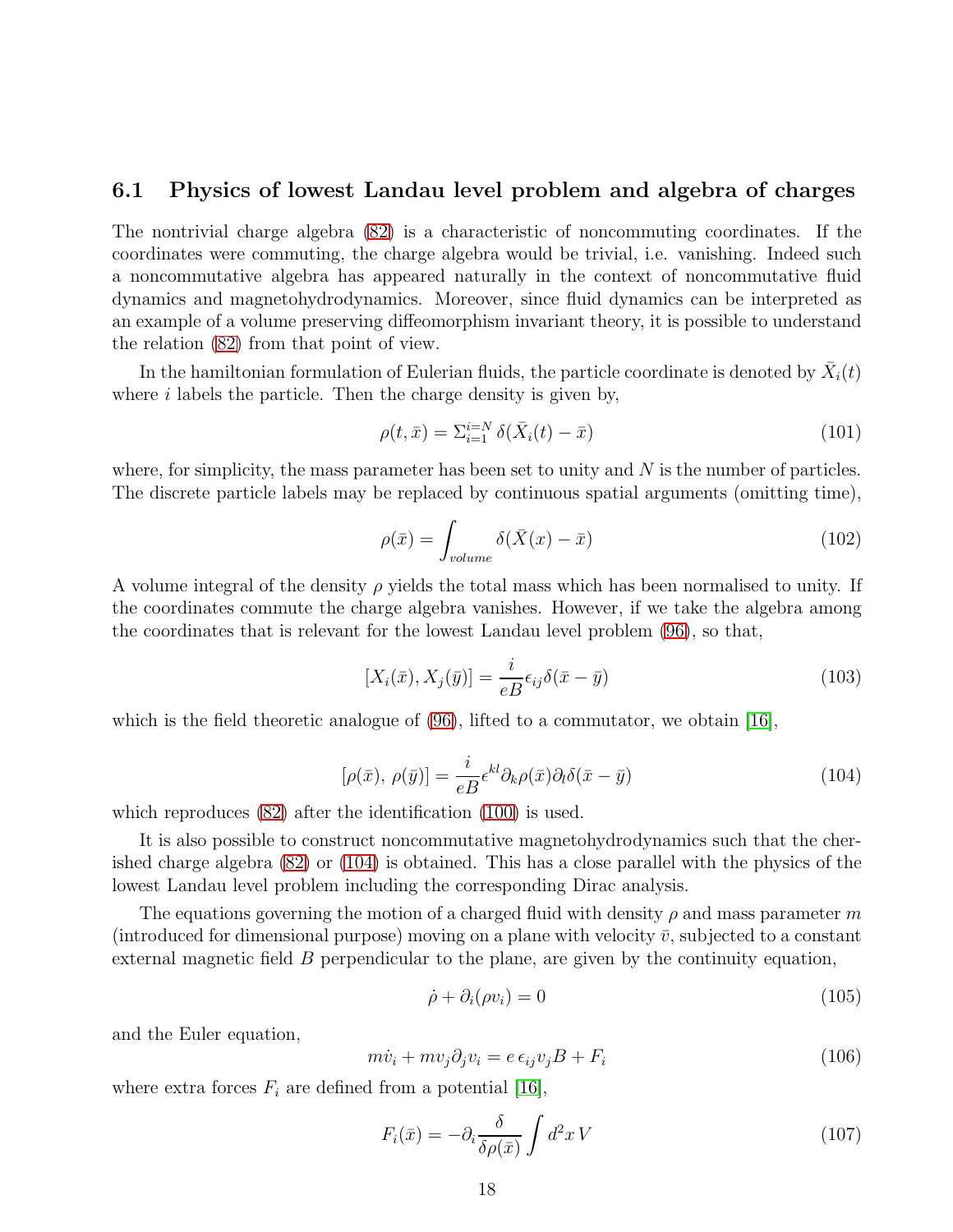The continuity and Euler equations [\(105\)](#page-17-1), [\(106\)](#page-17-2) are obtained by taking the Poisson brackets of  $\rho$  and  $v_i$  with the hamiltonian,

<span id="page-18-0"></span>
$$
H = \int d^2x \left(\rho \frac{\pi_i^2}{2m} + V\right) ; \quad (\pi_i = mv_i)
$$
\n(108)

provided the brackets among the basic variables are taken as,

$$
\begin{array}{rcl}\n\{\rho(\bar{x}), \rho(\bar{y})\} & = & 0 \\
\{\pi_i(\bar{x}), \rho(\bar{y})\} & = & \partial_i \delta(\bar{x} - \bar{y}) \\
\{\pi_i(\bar{x}), \pi_j(\bar{y})\} & = & -\epsilon_{ij} \frac{1}{\rho} \left( m\omega(\bar{x}) + eB \right) \delta(\bar{x} - \bar{y})\n\end{array} \tag{109}
$$

where,

$$
\epsilon_{ij}\omega = \partial_i v_j - \partial_j v_i \tag{110}
$$

is the vorticity of the fluid.

For a strong magnetic field the mass parameter goes to zero as may be seen from [\(106\)](#page-17-2). In that case, for a meaningful hamiltonian [\(108\)](#page-18-0) to exist, the momenta  $\pi_i$  should vanish. A more clear cut justification for this was given in the basic quantum mechanical Landau problem.[14](#page-18-1) Such a lagrangian is nonexistant here but the hamiltonian has a similar structure. Putting  $\pi_i = 0$  directly in the above algebra leads to inconsistencies. Hence recourse is taken to the Dirac analysis of constraints. The constraint  $\pi_i \approx 0$  is implemented weakly. In fact it forms a pair of second class constraints. These may be strongly imposed by calculating the relevant Dirac brackets. The  $\rho - \rho$  Dirac bracket, elevated to a commutator, is precisely [\(104\)](#page-17-0) [\[16\]](#page-20-10). Using this algebra the appropriate equations of motion are reproduced by taking the hamiltonian as,

$$
H = \int d^2x \, V \tag{111}
$$

obtained by putting  $\pi_i^2 = 0$  in  $(108)^{15}$  $(108)^{15}$  $(108)^{15}$ 

## 7 Conclusions

We have given a hamiltonian analysis of higher rank symmetric gauge theories, focusing on aspects that were either partially or, not highlighted. Instead of introducing constraints and transformation laws by hand, we proceed from a higher derivative lagrangian and generate these by adopting Dirac's algorithm of constrained systems. In this way we do not miss any constraints, either first or second class. Neither is there any lack of uniqueness or consistency.

Of particular interest is the  $(2 + 1)$  dimensional traceless scalar charge theory which was treated here in a different way by first imposing the traceless condition  $A_{ii} = 0$  in the lagrangian

<span id="page-18-1"></span><sup>&</sup>lt;sup>14</sup>See the discussion below  $(93)$ .

<span id="page-18-2"></span> $15$ For an alternative viewpoint regarding the formulation of noncommutative magnetohydrodynamics and, especially, the derivation of the charge algebra [\(104\)](#page-17-0), see [\[17\]](#page-20-11). It is based on 't Hooft's [\[18\]](#page-20-12) notion of information loss and dissipation in quantum mechanics.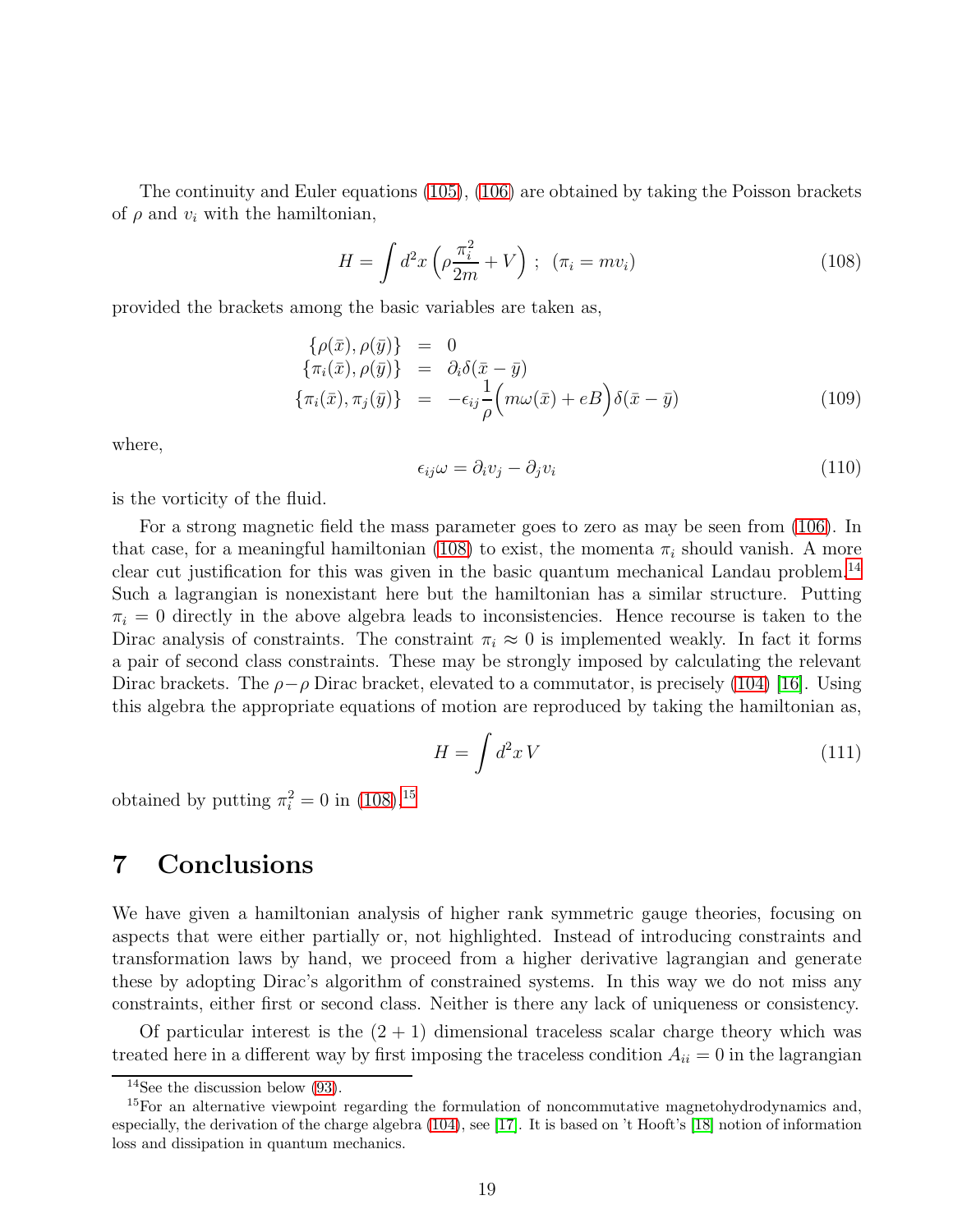by means of a multiplier and then doing the canonical analysis. This is important since the canonical analysis and imposition of the traceless constraint are noncommutative, as explained in details below (47). The theory led to first and second class constraints, both of which have distinct roles. Solving the traceless constraint explicitly by expressing  $A_{ij}$  in terms of another (traceful) field  $(h_{ij})$ , it was found that the new theory was equivalent to linearised gravity with volume preserving diffeomorphisms. Explicit forms for the action, constraints and the transformations rules were found in the theory describing linearised gravity. A direct connection of this symmetry with that in the lowest Landau level problem was shown. The modified charge algebra was identical to that found in noncommutative fluid dynamics or in magnetohydrodynamics in presence of a strong magnetic field.

The systematic analysis of constraints done here may be extended in other directions. One possibility is the inclusion of higher derivative Chern-Simons terms and study their effects. In standard gauge theories their inclusion has led to many interesting results in odd dimensions and one might be hopeful here also. Especially significant would be to investigate duality and dual transformations where Chern-Simons terms have a useful role. The existence of more than one Chern-Simons type term makes matters more interesting. The surprising connections of these higher derivative theories with the physics of volume preserving diffeomorphisms encompassing the lowest Landau level problem, noncommutative fluid dynamics and magnetohydrodynamics, to name a few, show the potential importance of higher rank symmetric tensor theories in other areas besides the usual ones like defects in solids, supersolids, spin liquids, superfluid vortices etc. where they have already proved their utility.

#### Acknowledgements

This work was supported by a (DAE) Raja Ramanna Fellowship. I also thank the Director, S.N. Bose Centre, for providing necessary facilities.

## <span id="page-19-0"></span>References

- <span id="page-19-1"></span>[1] M. Pretko, Subdimensional particle structure of higher rank U(1) spin liquids, Phys. Rev. B 95, 115139 (2017), [arXiv:1604.05329.](http://arxiv.org/abs/1604.05329)
- [2] M. Pretko, Generalized electromagnetism of subdimensional particles: A spin liquid story, Phys. Rev. B 96, 035119 (2017), [arXiv:1606.08857](http://arxiv.org/abs/1606.08857)
- <span id="page-19-2"></span>[3] O. Dubinkin, A. Rasmussen, and T. L. Hughes, Higher-form gauge symmetries in multipole topological phases, Ann. Phys. (N.Y.) 422, 168297 (2020), [arXiv:2007.05539.](http://arxiv.org/abs/2007.05539)
- <span id="page-19-4"></span><span id="page-19-3"></span>[4] N. Seiberg, Field theories with a vector global symmetry, SciPost Phys. 8, 050 (2020), [arXiv:1909.10544.](http://arxiv.org/abs/1909.10544)
- [5] C. Chamon, Quantum glassiness in strongly correlated clean systems: An example of topo- logical overprotection, Phys. Rev. Lett. 94, 040402 (2005), [cond-mat/0404182.](http://arxiv.org/abs/cond-mat/0404182)